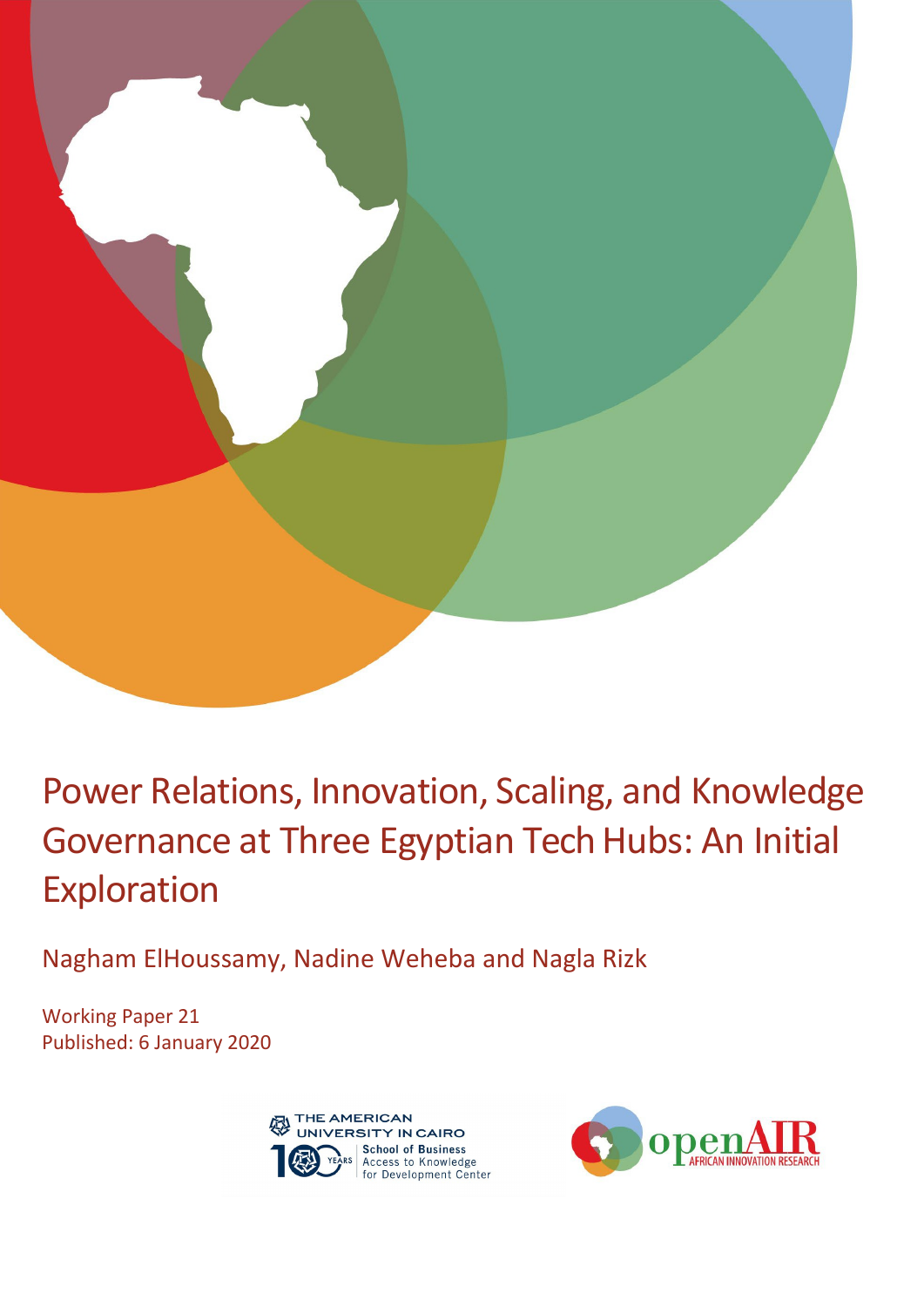

## Contents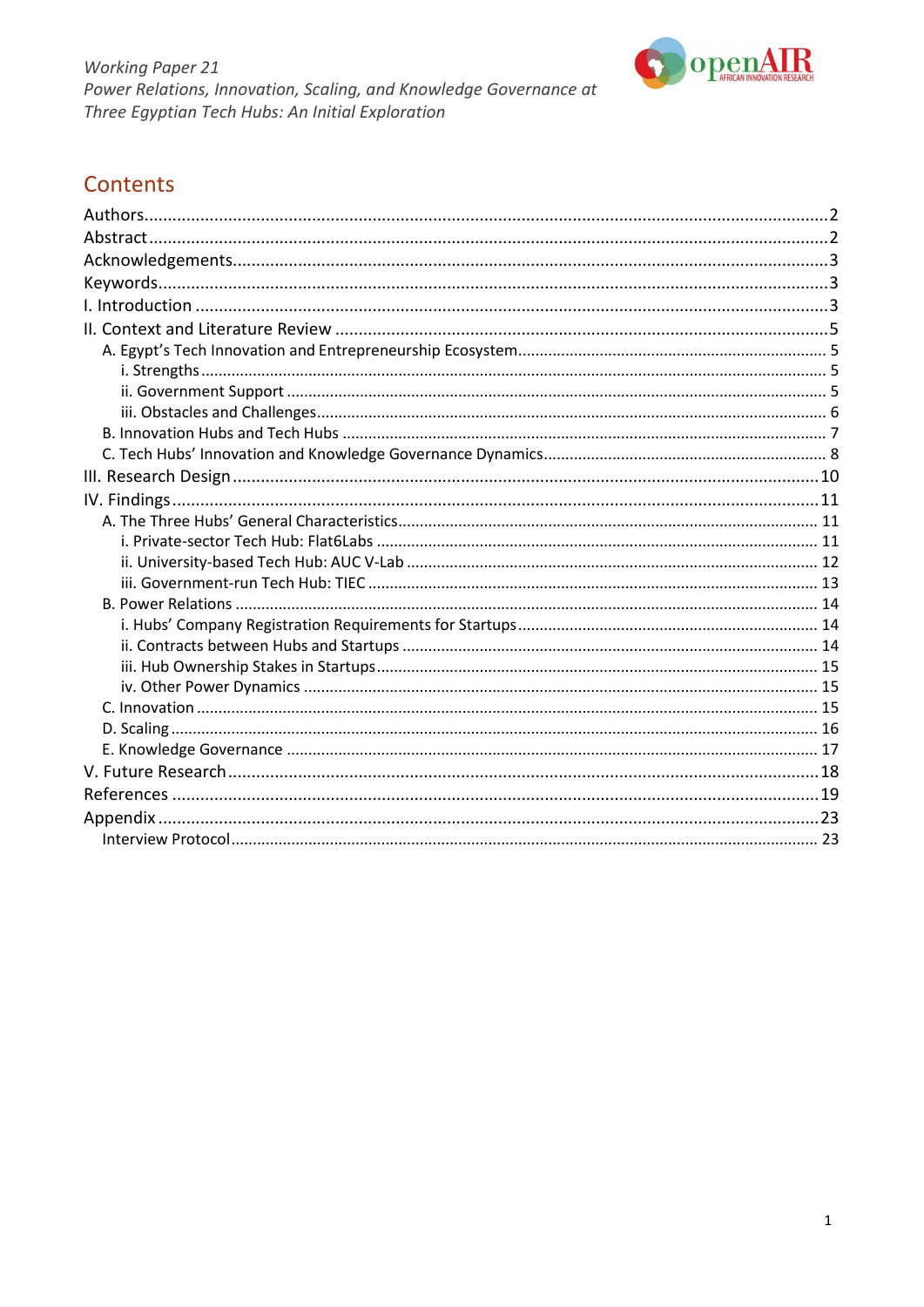

### <span id="page-2-0"></span>Authors

#### **Nagham ElHoussamy**

Associate Director for Research, Middle East and Africa, Access to Knowledge for Development Center (A2K4D), School of Business, The American University in Cairo (AUC) North Africa Hub Coordinator, Open African Innovation Research (Open AIR[\)](mailto:nagham@aucegypt.edu) [nagham@aucegypt.edu](mailto:nagham@aucegypt.edu)

#### **Nadine Weheba**

Associate Director for Research, Global Networks, Access to Knowledge for Development Center (A2K4D), School of Business, The American University in Cairo (AUC) Researcher, Open African Innovation Research (Open AIR) [nadine\\_w@aucegypt.edu](mailto:nadine_w@aucegypt.edu)

#### **Nagla Rizk**

Founding Director, Access to Knowledge for Development Center (A2K4D), and Professor of Economics, School of Business, The American University in Cairo (AUC) Steering Committee Member, Open African Innovation Research (Open AIR[\)](mailto:naglarzk@aucegypt.edu) [naglarzk@aucegypt.edu](mailto:naglarzk@aucegypt.edu)

The authors will be grateful for inputs and feedback on the contents of this Working Paper. Please use the authors' email addresses provided above.

### <span id="page-2-1"></span>Abstract

This Working Paper offers an initial exploration of innovation realities at technology hubs in Cairo. The findings discussed are drawn from interviews with leadership personnel at three tech hubs: the private-sector Flat6Labs, the university-based American University in Cairo (AUC) Venture Lab (AUC V-Lab), and the government-run Technology, Innovation and Entrepreneurship Center (TIEC). The research captured the perceptions of the three interviewees' (one from each hub) in respect of the power dynamics between hub management and startups using the hubs;the nature of the innovation taking place in the hubs; the approaches to scaling present at the hubs; and the knowledge governance mechanisms being employed at the hubs. It was found that power relations between the startups and their hosts were governed in a number of ways, including via contracts and hubs taking equity stakes. It was also found that the startups' innovation practices tended to be open and collaborative, and that scaling, while meaning slightly different things and being approached differently across the three spaces, was a key concern and challenge for all three of the hubs and for the startups they were hosting. In terms of knowledge governance, the interviewees indicated that the startups using their hubs generally did not have a strong interest in pursuit of formalised intellectual property (IP) protection for their innovations.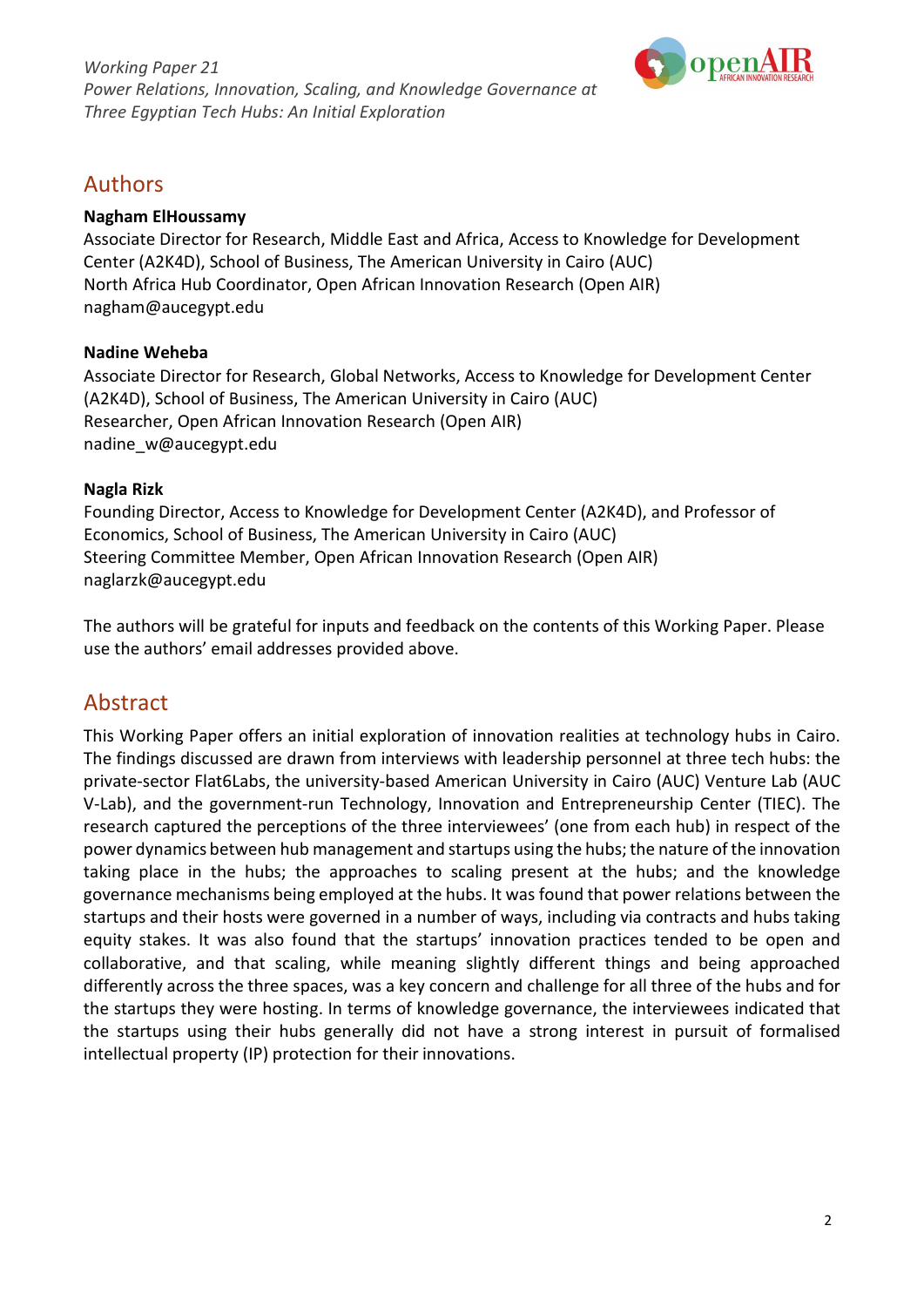<span id="page-3-1"></span>

### <span id="page-3-0"></span>Acknowledgements

This work was carried out by the Access to Knowledge for Development Center (A2K4D) at the American University in Cairo (AUC), under the auspices of the Open African Innovation Research (Open AIR) network. Open AIR is a partnership among AUC, the University of Cape Town (South Africa), the University of Johannesburg (South Africa), the University of Ottawa (Canada), Strathmore University (Kenya), the Nigerian Institute of Advanced Legal Studies (Nigeria), and researchers in 15 African countries and Canada.

The authors acknowledge the support provided for this research by Open AIR, the Social Sciences and Humanities Research Council (SSHRC) of Canada, and the International Development Research Centre (IDRC). The views expressed in this work are those of the authors and do not necessarily represent those of the research funders.

The authors are grateful for the research assistance provided by the following A2K4D researchers: Farah Ghazal, Sarah El Saeed, Mai El Khamisi, Mohamed Hosny, and Farida Kamel.

### Keywords

technology hubs, tech hubs, innovation, scaling, openness, collaboration, knowledge governance, intellectual property (IP), startups, entrepreneurship, Cairo, Egypt

## <span id="page-3-2"></span>I. Introduction

The entrepreneurial scene in Egypt has flourished at a remarkable pace, with the 2011 Arab Spring uprising acting as a key trigger. This boom in entrepreneurship has manifested itself in, among other things, a thriving innovation ecosystem that includes numerous technology startups and a variety of models of technology hubs, accelerators, and incubators. Linked to these trends has been a growth in Cairo's technology sector. In 2015, Endeavor Insight and Mercy Corps Egypt reported that the compound annual growth rate (CAGR) in the number of tech companies in Cairo had increased by 35% during the period 2010 to 2014, resulting in almost 300 companies (Endeavor Insight & Mercy Corps Egypt, 2015). At the same time, however, tech startups in Egypt face considerable challenges, including weak technology infrastructure; power shortages; limited access to finance and human capital; cumbersome regulations; and poor knowledge of business concepts (Ismail, Tolba & Barakat, 2016). One of the strategies that budding Egyptian startups are employing to address their challenges is to join technology hubs (hereafter "tech hubs").

The Egyptian case is part of a wider trend across Africa, where there is an abundance of tech hubs with these hubs hailed as progressive forces having positive impacts on African economies. As of September 2015, the World Bank listed 117 tech hubs in Africa (Kelly & Firestone, 2016). A July 2016 GSMA report stated that there were 314 active tech hubs on the continent, compared to 287 in South and Southeast Asia (GSMA, 2016). The GSMA found that the leading African countries with respect to tech hubs were Morocco, Tunisia, and Egypt in North Africa; Nigeria, Ghana, and Senegal in West Africa; Kenya and Uganda in East Africa; and South Africa in Southern Africa (GSMA, 2016). As shown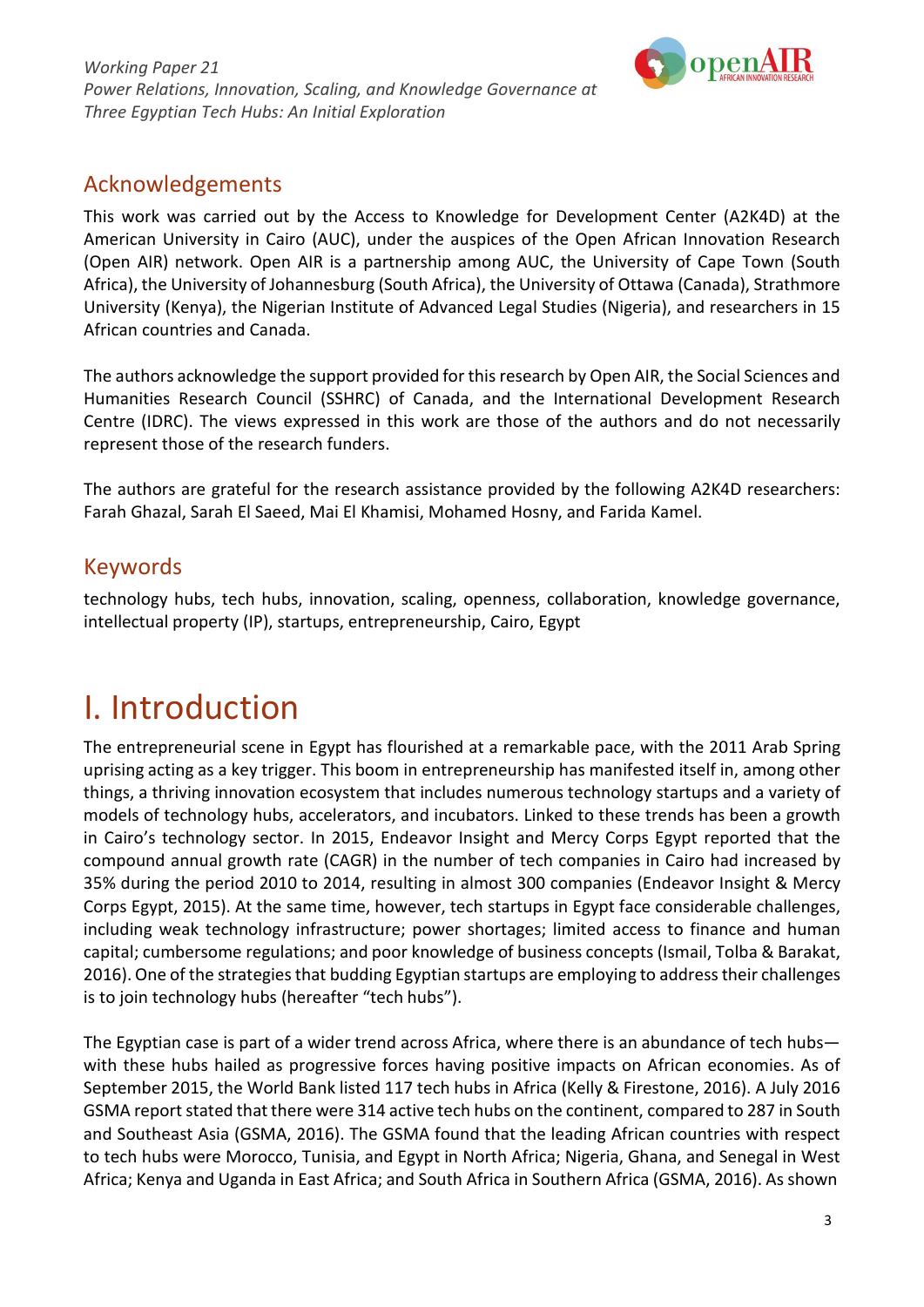

in Figure 1, in 2016, Dahir ranked Egypt second in terms of the number of tech hubs in Africa, behind only South Africa (Dahir, 2016).



*Figure 1: Numbers of Hubs in the Top Nine African Tech Hub Countries in 2016*

Source: Based on data from Dahir (2016)

By October 2019, the number of tech hubs identified across Africa was estimated to have increased to 643 (AfriLabs & Bridges, 2019). These included co-working spaces, incubators, accelerators, and hybrid innovation hubs affiliated with government, universities, or corporates (AfriLabs & Bridges, 2019). With the significant increase in the number of tech hubs on the African continent, and as tech hubs gain prominence as homes to startups, the dynamics at play amongst the different stakeholders in these spaces warrant further study.

In this Working Paper, we outline findings from a preliminary study of dynamics at three Cairo tech hubs in respect of power relations; innovation; scaling; and knowledge governance, including intellectual property (IP) elements. The study consisted of desk research, an extensive literature review, and interviews with leaders at three prominent Cairo tech hubs (selected, on a purposive sampling basis, because they had differing ownership and control characteristics):

- Flat6Labs, a private-sector hub
- AUC Venture Lab (AUC V-Lab), based at The American University in Cairo (AUC); and
- Technology, Innovation and Entrepreneurship Center (TIEC), a government-run hub.

The next section of this paper, section II, provides the study context and the findings from the literature review. Section III outlines the research design, section IV provides findings, and section V suggests directions for future research.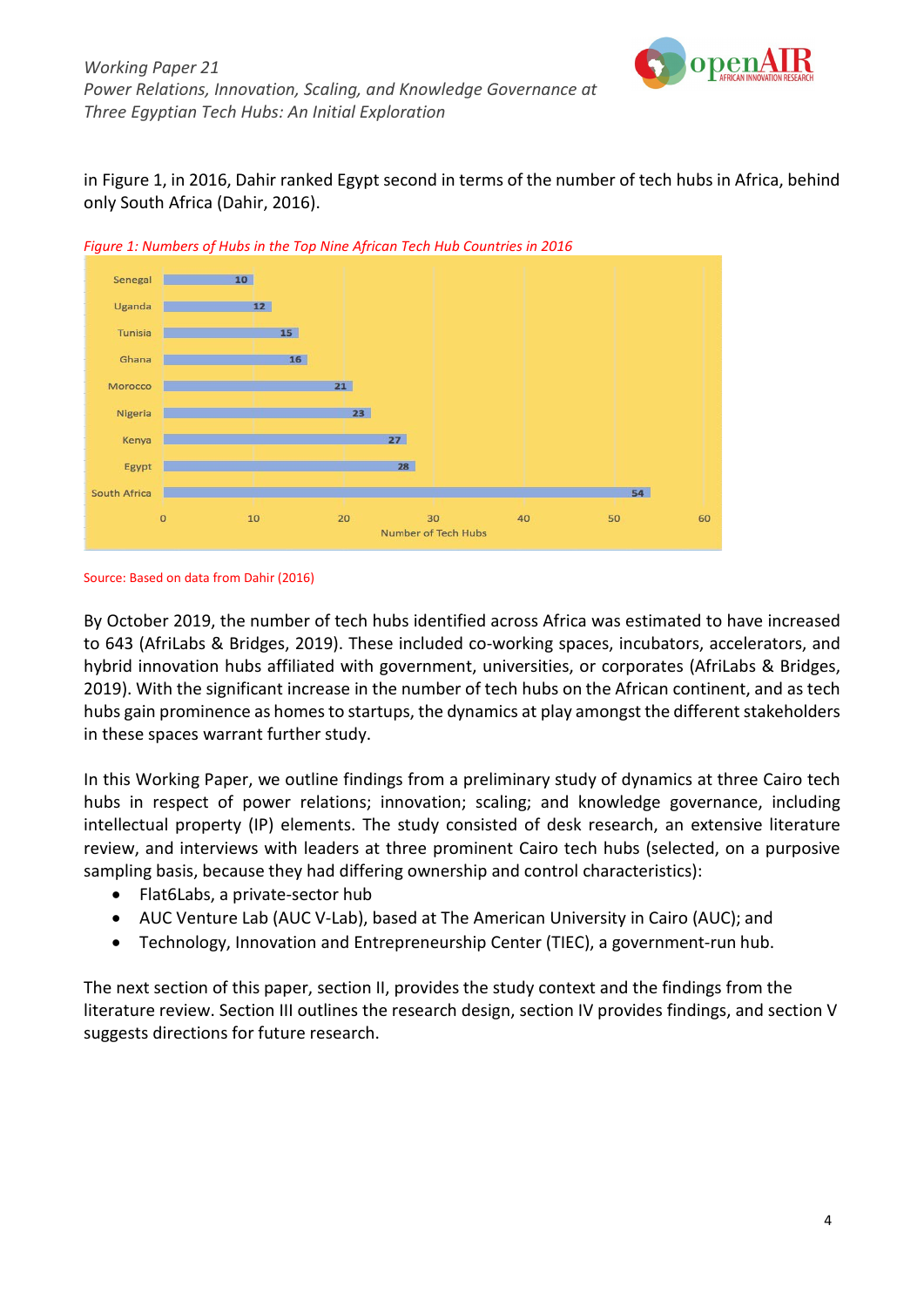<span id="page-5-3"></span>

## <span id="page-5-0"></span>II. Context and Literature Review

#### <span id="page-5-1"></span>**A. Egypt's Tech Innovation and Entrepreneurship Ecosystem**

#### <span id="page-5-2"></span>**i. Strengths**

Egypt is gaining prominence on the international scene as having a vibrant, emerging startup ecosystem. A number of factors make it attractive for potential investment in startups. According to Flat6Labs, Cairo's "readily available pool of talented developers, techies and entrepreneurs" is among the most positive aspects of doing business in Egypt (Virgin, n.d.). With a population of more than 98 million, of which 50% are below the age of 30, entrepreneurship opportunities are on the rise in Egypt as an alternate means of employment.

#### **ii. Government Support**

Since 2000, there have been numerous government-led initiatives to support technological innovation and entrepreneurship in Egypt. These include the 2000 ICT Master Plan, the 2003 Egyptian Information Society Initiative, and Egypt's ICT Strategy 2007–2010, produced by the Ministry of Communications and Information Technology (MCIT) to stimulate an innovative ICT sector. The sector has long been perceived as an important contributor to the country's gross domestic product (GDP) and as a potential source of employment and prosperity. Knowledge and innovation in ICTs and scientific research, feature prominently in Egypt Vision 2030 (GoE, 2014). Since the 2011 uprisings, government rhetoric has stressed, inter alia, the importance of harnessing the socioeconomic and developmental potential of ICTs and entrepreneurship in support of youth employment (Helmy, 2013).

In respect of entrepreneurship, the Technology Incubation Program (TIP) was established in 2006 at the government's Information Technology Industry Development Agency (ITIDA) in Cairo. TIP was expanded in 2010, so that there were now incubators in Cairo, Alexandria, and Assiut, and TIP's headquarters were moved from ITIDA to the Technology Innovation and Entrepreneurship Center (TIEC), which was also established in 2010.

The objective of the TIEC incubator, one of the three tech hubs researched by the study, is to engage the ecosystem of stakeholders to "generate, finance, support and deploy ICT related innovation" (MCIT, 2011, p. 4). This mandate involves establishing the necessary infrastructure for entrepreneurship and innovation (for example, policy and capacity-building); empowering business startups and innovation support through public-private funding; supporting technology-specific clusters; attracting multinational corporations (MNCs); and enhancing entrepreneurship and innovation by branding Egypt as an innovation hub. Government has pledged to supporting TIEC with EGP3 billion (approximately USD183 million<sup>1</sup>) by 2020 (Helmy, 2013).

Other recent efforts by the government include establishing the Egyptian Entrepreneurship Investment Company (EEIC), also known as Egypt Ventures, created in terms of a March 2017 funding agreement between the Egyptian Ministry of Investment and International Cooperation (MIIC) and the Saudi Development Fund (MIIC, 2017). Within Egypt Ventures, the MIIC launched Fekretak

<span id="page-5-4"></span><sup>1</sup> USD to EGP conversions in this Working Paper are estimated based on the November 2019 average exchange rate of USD1 = EGP16.436.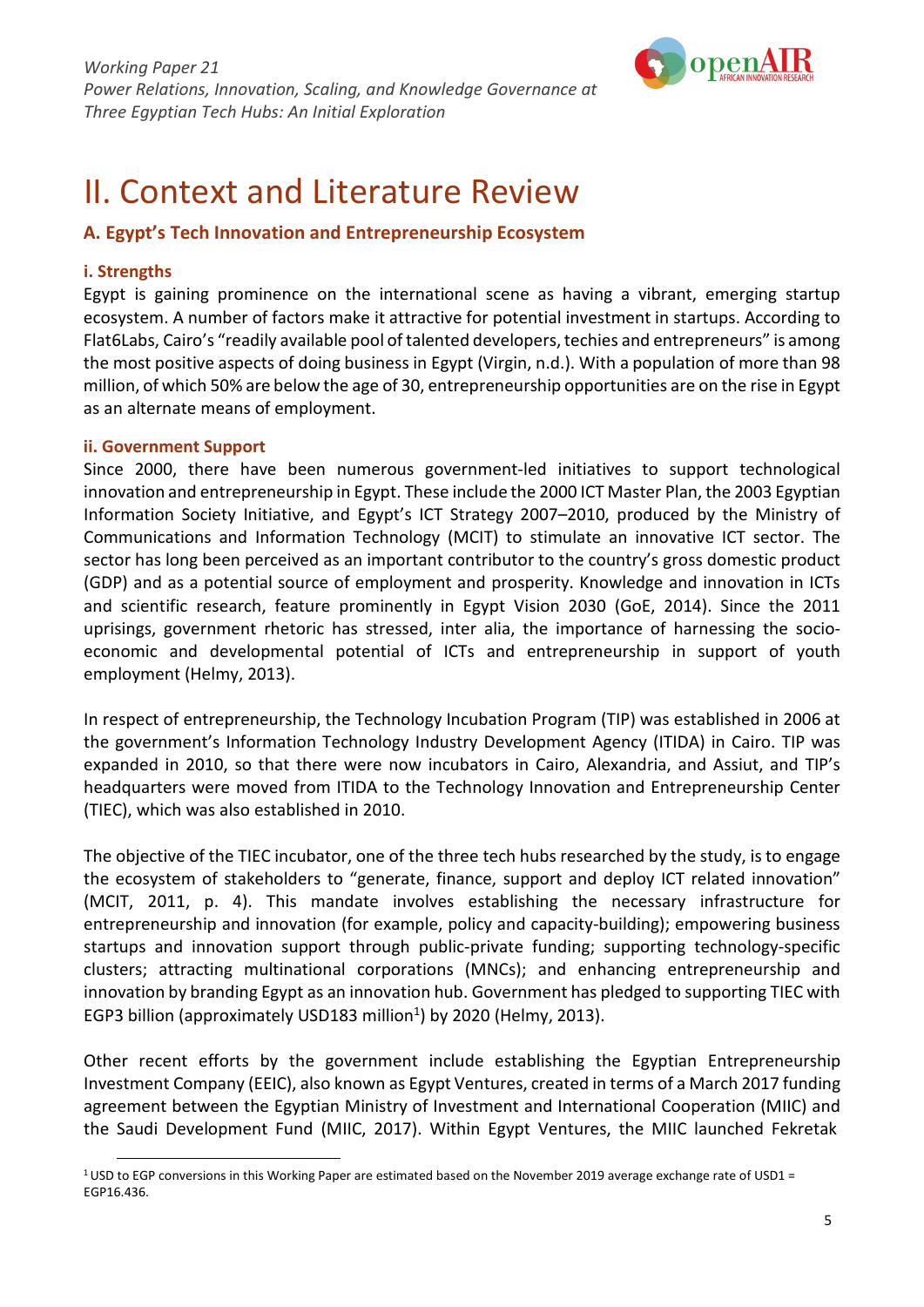

Sherketak (Arabic for "your idea, your company"), an accelerator programme aimed at stimulating the entrepreneurial environment in Egypt through supporting and empowering Egyptian entrepreneurs to build internationally competitive startups (Fekretak Sherketak, n.d.).

#### <span id="page-6-0"></span>**iii. Obstacles and Challenges**

Despite Egypt's attractiveness to entrepreneurs, and despite the numerous government strategies and promises of support, the tech startup ecosystem faces considerable obstacles and challenges. A key obstacle is governmental bureaucracy. An example of this bureaucracy is the high cost (about USD1,500) of registering a company in Cairo (Virgin, n.d.). Another considerable barrier is access to finance during the startups' seed-funding stage (i.e., during their efforts to generate their first round of funding, in the range of USD100,000 to USD200,000 in investment) and during their venture capital stage (i.e., seeking USD1 million or more) (Virgin, n.d.).

Other challenges faced by Egyptian tech entrepreneurs include weaknesses in building relations with investors; a lack of entrepreneurial education opportunities; and difficulties in attracting qualified employees (Hattab, 2012; Wamda, 2015). Specifically, it has been found that the sector has a lack of the marketing and sales skills necessary to expand into new markets or to launch new products (Wamda, 2015). Research has also found obstacles created by the country's challenging economic and political environment (Ismail et al., 2016).

The Global Entrepreneurship Monitor (GEM) Egypt National Report 2015–2016 identified the following inhibitors and obstacles to the growth of entrepreneurship in Egypt: the poor quality and levels of education and training; inadequate research and development (R&D); and inadequate technology availability (Ismail et al., 2016). The GEM study reported on the results of a survey of 50 national experts, as well as insights from the Adult Population Survey (a sample of 2,500 individuals) responses in respect of nine factors identified as enablers of the entrepreneurship ecosystem. These nine enabling factors were: "finance, government policy, government programs, education and training, R&D transfer, physical infrastructure, commercial infrastructure, market openness, and social and cultural norms" (Ismail et al., 2016, p. 40).

The GEM Egypt Report 2012 showed that 54% of Egyptian adults between the ages of 18 and 64 foresaw an opportunity for entrepreneurial activity (i.e., an opportunity to start a business) within the next six months (Hattab, 2012). This figure declined to 41.5% in the GEM Egypt National Report 2015–2016 (Ismail et al., 2016), but jumped back up to 53.5% in the GEM Egypt National Report 2016– 2017 (Ismail, Tolba & Barakat, 2017).

The GEM Egypt National Report 2016–2017 also stated that total early-stage entrepreneurial activity (TEA) was at 14.3% of the adult population in Egypt (aged 18–64), an increase from the previous year's TEA of 7.4%. The 2016/2017 GEM report recommended that government agencies and policymakers prioritise entrepreneurship as a pillar of the Egyptian economy. In the GEM Egypt National Report 2017/2018, the TEA of the adult population was found to be slightly decreased at 13.3%, although this wasstill higher than the global average of 12.3% (Ismail, Tolba & Barakat, 2019).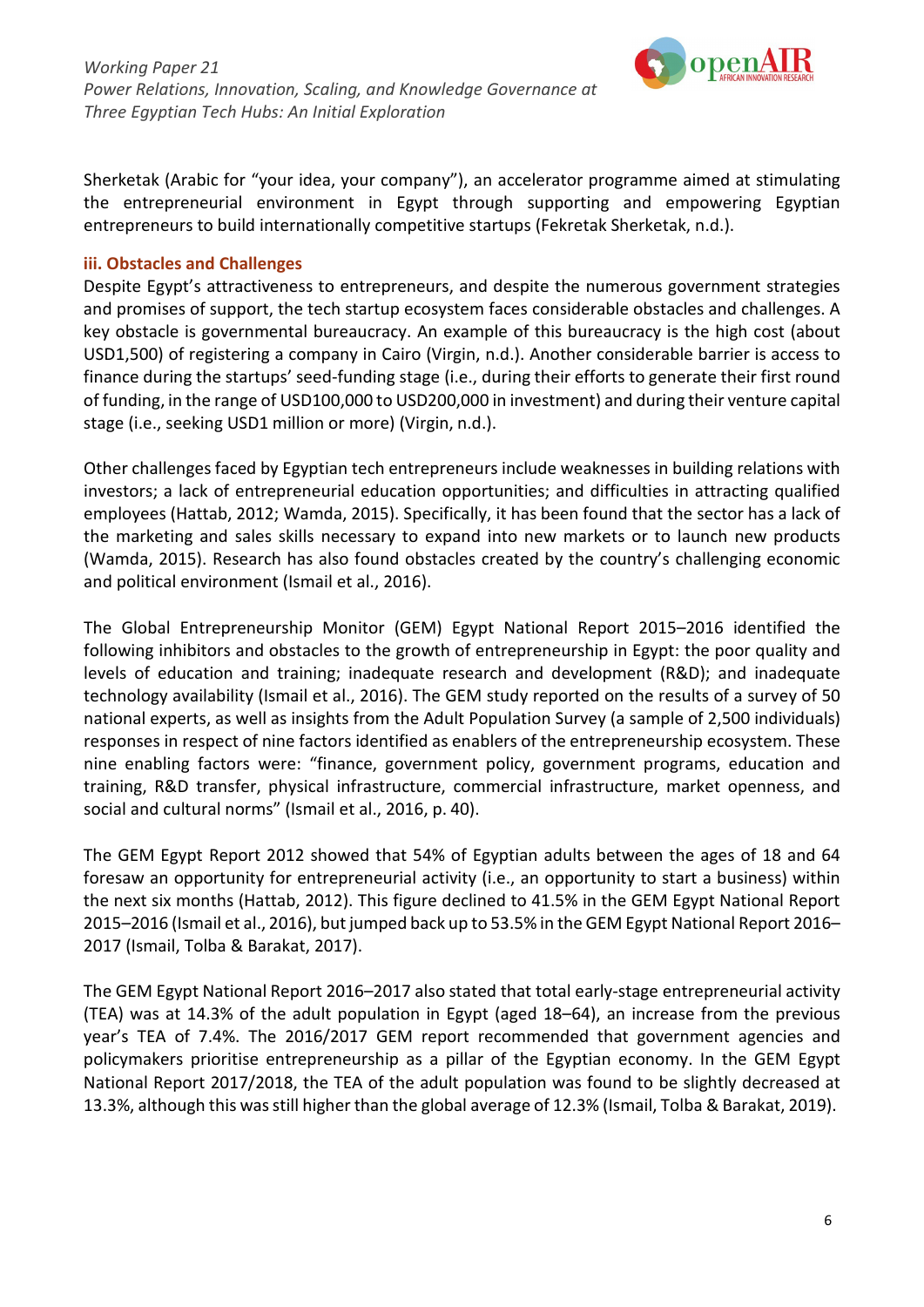

#### <span id="page-7-0"></span>**B. Innovation Hubs and Tech Hubs**

Tech hubs fall with the category of "innovation hubs", a term that is prevalent in the entrepreneurial scene. An innovation hub can mean different things, depending on who is using the term. The term can be understood as referring to, among others, any of the following: incubators; accelerators; coworking spaces; FabLabs; makerspaces; and hackerspaces. Often tech hubs have both incubation and acceleration as the main services offered, as is the case with the hubs selected for this study. In fact, incubators and accelerators, which provide startups with business support resources and services to help them scale, have been found to account for almost 60% of tech hubs in Africa and in South and Southeast Asia (GSMA, 2016).

Although there is no agreed-upon definition in the literature of what exactly innovation hubs are, there is agreement on some of their key elements. A study by the research group Entrepreneurial Spaces and Collectives (ESCies) found that there were four main features of innovation hubs (Toivonen & Friederici, 2015). First, innovation hubs *build collaborative communities with entrepreneurial individuals at their centre*. The hubs are spaces that nurture and thrive on a sense of community, though with due importance placed on individuals' agency and leadership. Innovation hubs treat community and individuality not as mutually exclusive but, rather, as complementary.

Second, the ESCies study found that innovation hubs *welcome diversity*. They are open to people of a wide variety of class, educational and racial backgrounds, thus seeking to make diversity a resource rather than a potential hindrance. Innovation hubs subscribe to a theory of innovation whereby "creative clashes" are encouraged because they give birth to different forms of innovation (Toivonen & Friederici, 2015).

Third, innovation hubs *facilitate both physical and digital elements of creativity and collaboration*. In physical terms, the hubs are designed to encourage collaboration in shared spaces. The objectives of openness, collaboration, and open innovation are typically integral to the physical architecture of innovation hubs. The hubs provide open working spaces that foster co-working, knowledge exchange, and community-building. They also harness the idea of openness and community-driven approaches through collaborative events, knowledge-sharing, and encouraging development of innovations that address societal needs. The digital realm acts as an extension of the physical space provided for creativity and innovation, whereby the digital presence allows engagement with a wider audience base. Examples of digital presence include websites, blogs, and social media platforms (Toivonen & Friederici, 2015).

Fourth, innovation hubs *localise global entrepreneurial culture*. All around the world, these hubs play host to local manifestations of a global culture of entrepreneurship. Thus, while it is important to acknowledge that innovation hubs are a global phenomenon, it is also pivotal to understand the local context in which a particular hub operates (Toivonen & Friederici, 2015).

There are various ways to categorise tech hubs. Open AIR researchers have developed a framework for assessing tech hubs in Africa. The framework, developed based on data collection in Kenya, posits that there are three main types of hubs: *company hubs*, *cluster hubs* (composed of multiple company hubs), and *country hubs* (referring to national hub ecosystems composed of both company and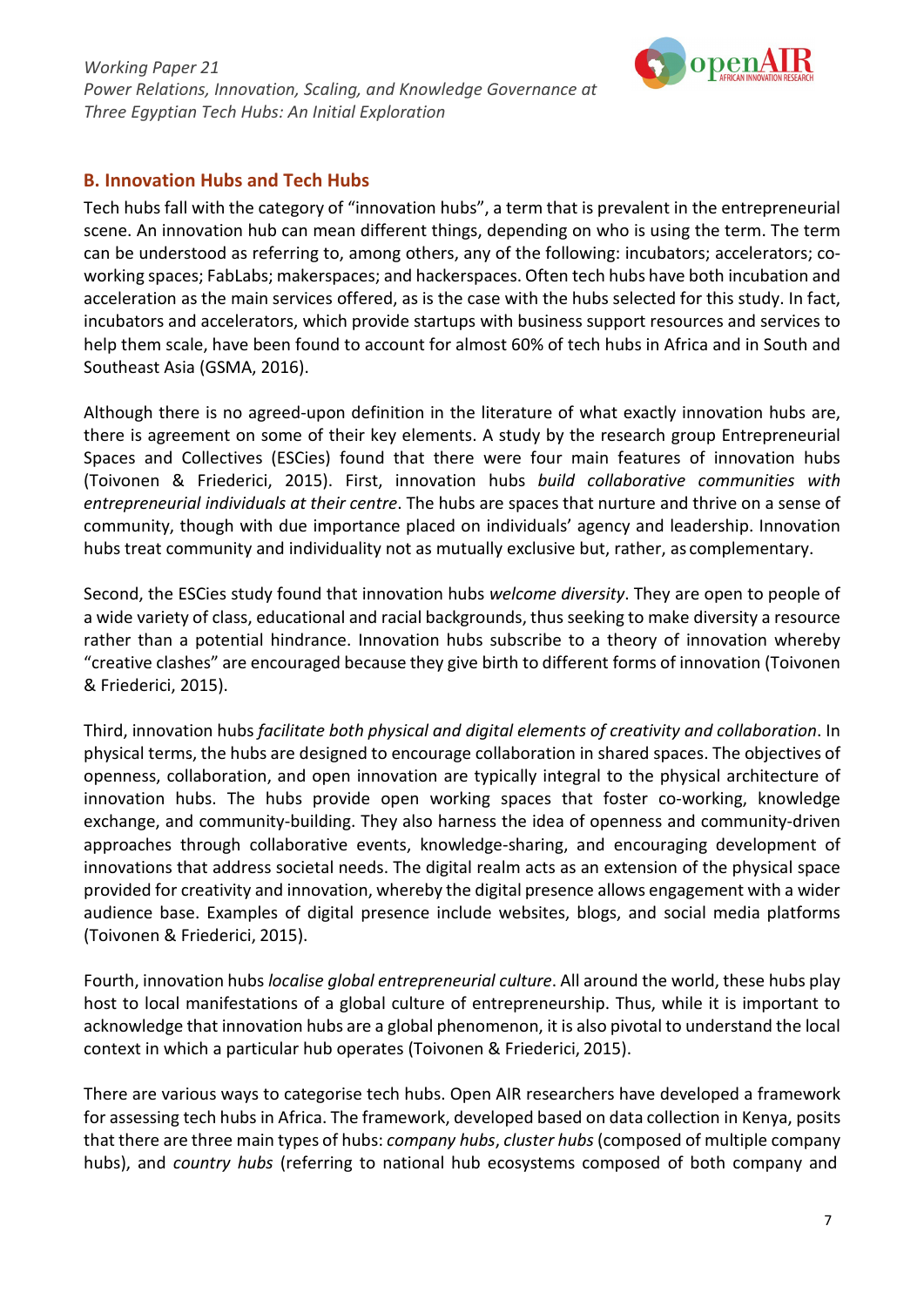

cluster hubs) (De Beer et al., 2017). Most relevant to this study is the framework's concept of company hub, which is an independent operating entity that has its own community.

It is important to note that innovation hubs—and, for the purposes of this research, tech hubs—are but one element in an entrepreneurial ecosystem. Such ecosystems include contributions from, among other elements, policymakers, investors, human capital, physical infrastructure, and civil society. For a tech hub to be successful, there needs to be a viable entrepreneurial ecosystem within which the hub can operate. In many developing countries, including our focus country Egypt, the entrepreneurial ecosystem is at an early stage of development, thus providing challenging circumstances for innovation hubs, including tech hubs.

#### <span id="page-8-0"></span>**C. Tech Hubs' Innovation and Knowledge Governance Dynamics**

Rapid technological advances have facilitated wide dissemination of scientific and technical knowledge, as well as new business models in the digital economy, fueled by growing venture capital funding of innovation (Scarbrough & Amaeshi, 2009). These dynamics of the digital economy can be seen as encouraging open innovation by placing greater emphasis on the acquisition of external knowledge via collaborative approaches to the management of IP (Scarbrough & Amaeshi, 2009).

There is no consensus, in the theoretical literature or in practical application, on the role played by specific knowledge governance mechanisms in different open innovation settings and situations. In some situations, formal knowledge governance mechanisms, including IP protections and clearly defined organisational and legal features such as corporate ownership and legally binding contracts, are emphasised and employed, often in the contexts of joint ventures and strategic alliances. In other situations, more "relational" knowledge governance mechanisms, which rely upon the social ties created by prior experience and trust between partners, are utilised (Scarbrough & Amaeshi, 2009). In this study, we sought to identify the knowledge governance mechanisms present in the three identified hubs, in order to begin to understand which modes of knowledge governance are most conducive for open innovation.

Tech hubs pride themselves on being more than just clearly-defined physical spaces. Their goals include building a large community of stakeholders—including startups, partners, and investors who can work together in helping each other grow. Hubs seek to build such a community through collaboration on projects, organizing events, and developing partnerships with different kinds of organizations, including investors and advisors (GSMA, 2016). The GSMA (2016) has found that openness and collaboration are cornerstones of most tech hubs, with open innovation at the centre of operations. Tech hubs represent a shift away, metaphorically and physically, from traditional cubicled structures that encourage isolation and individual work, towards more open spaces that encourage collective knowledge-sharing and collaborative innovation.

Sharing knowledge and resources is a prominent feature of collaborative innovation (Global Knowledge Initiative (GKI), 2014). The concept of collaborative innovation also involves utilizing community and group capacities to address obstacles and achieve joint objectives (GKI, 2014). In many instances, collaborative innovation occurs informally and "organically between different players" (Ketchen, Ireland & Snow, 2007; Rizk, El Said, Weheba & De Beer, 2018). This is exemplified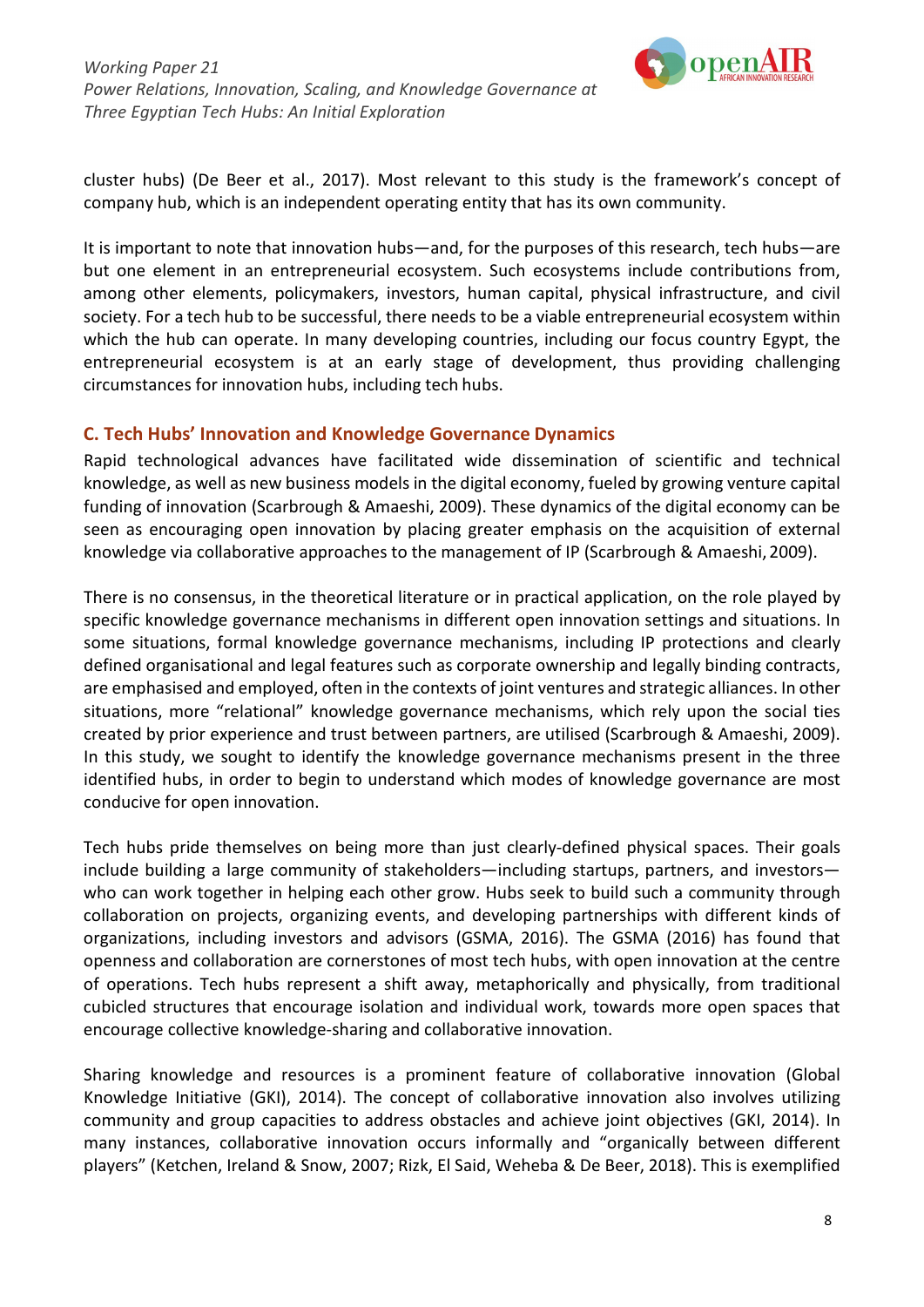

in the spillovers that occur when members of an innovation community informally share information and knowledge (Rizk et al., 2018).

Structured collaborations result from formal agreements for sharing and engaging with other stakeholders (Sauniere, Leroyer, Boudin & Jean, 2012, p. 8). As part of their hosting agreement, startups at a tech hub, for instance, may be formally required to collaborate. At the same time, informal exchanges may occur among startups because they share the same physical space, and may, for example, discuss challenges and obstacles over lunch or a coffee break. As such, openness can be a prominent feature along the continuum between largely informal and more formalised collaborative innovation (De Beer et al., 2014). A comparative study of seven innovation hubs across Africa found that innovation that is more open and collaborative is more likely to improve livelihoods (Moraa, 2013). Such open, collaborative innovation is characterized by capitalising on "collaborative events, sharing knowledge and encouraging development of innovations that have a positive impact" (Moraa, 2013). This corresponds with the findings from the research by ESCies, which identified the importance of hubs not only sharing space physically, but also sharing knowledge, creating group spirit, and fostering a sense of closeness and community.

High degrees of openness and collaborative practices are especially important to facilitate innovations in the ICT sector. While much of the ICT industry traditionally relied to a great extent on closed practices, accounting for numerous patent pools, the 2000s have witnessed widespread interest in collaborative arrangements (Lerner & Lin, 2012). Gaining the foundational knowledge to produce cutting-edge technologies can be prohibitively expensive if it is protected by proprietary arrangements. Knowledge-sharing and collaboration allow for low-cost incorporation of the learnings and experiences of others. The infrastructure of research and development is also very costly, and thus splitting the cost amongst partners is more financially viable (Lerner & Lin, 2012).

Previous Open AIR research on innovation in Africa has highlighted the complex nature of the relationship between innovation and IP (see De Beer et al., 2014). There is no blueprint for which knowledge governance systems, of which IP tools are part, facilitate innovation in various African settings. Rather, as shown in the case studies presented in De Beer et al. (2014), a wide range of knowledge appropriation mechanisms can be found in African innovation settings—ranging from IP tools such as copyrights, patents, trademarks, geographical indications, and trade secrets, to approaches grounded in customary practices in respect of traditional knowledge (TK), to informal mechanisms. In African innovation contexts, knowledge-sharing and innovation often occur in informal sectors and spaces outside formal structures. Open AIR's empirical research in a variety of African countries has shown that there is an abundance of user-driven, informal, organic, accidental, incremental, and indigenous modes of knowledge production occurring outside of the realms covered by formal knowledge governance systems. Instead, the knowledge produced tends to be appropriated via informal or traditional knowledge governance mechanisms (De Beer et al.,2014).

Knowledge goods, including products and services based on ICTs such as software and other technologies, have characteristics that make them differ from private goods, which according to mainstream arguments should benefit from protection as an incentive to compete and innovate. Knowledge goods possess certain public good characteristics, in that their value actually increases with sharing as more people are able to access the goods for use and for further innovation (see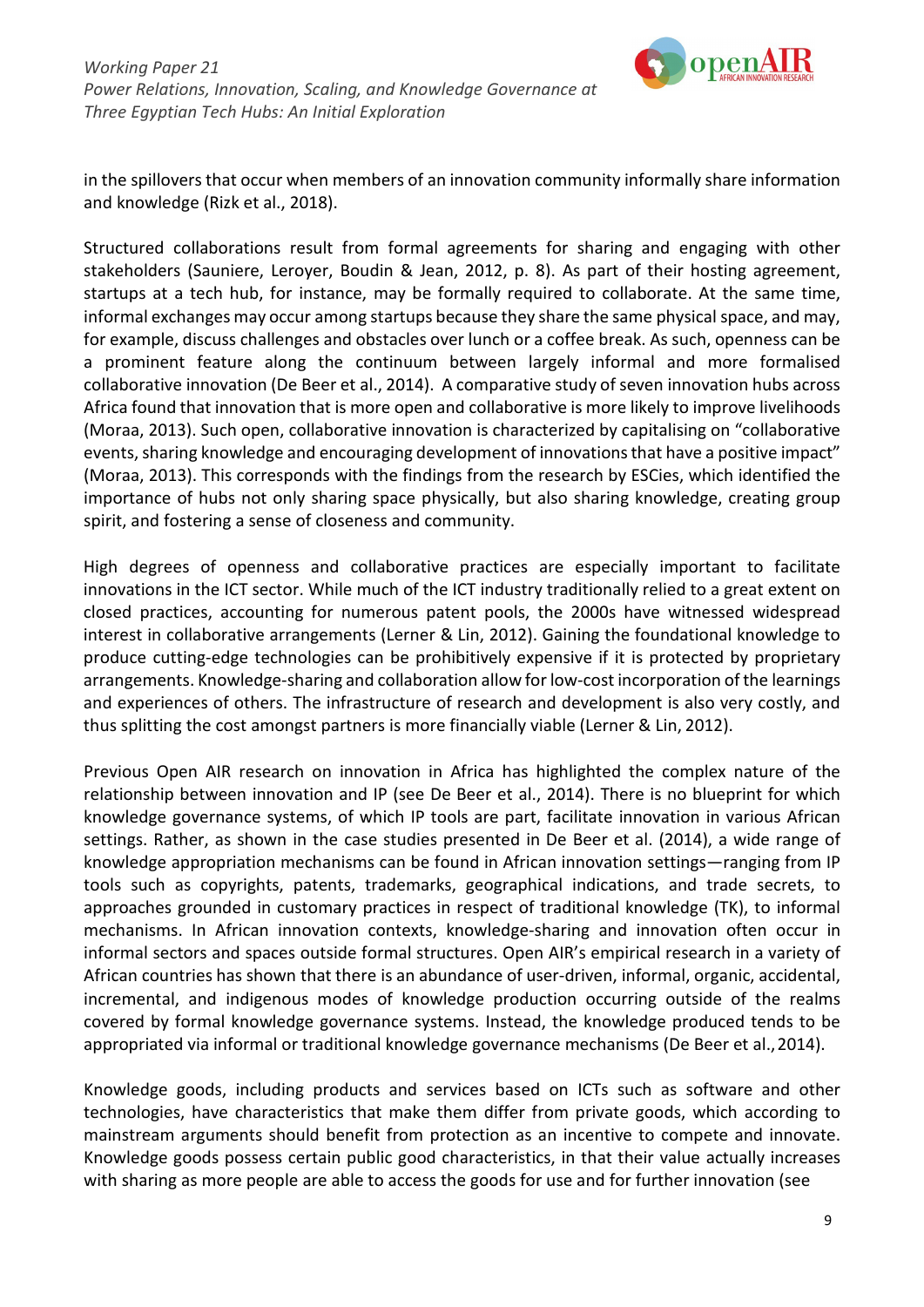

Stiglitz, 1999; Rizk & Shaver, 2010). Knowledge, and knowledge goods, are both inputs and outputs in certain production processes. Thus the mechanisms of knowledge governance that are most suited for innovation in knowledge-intensive industries are those that encourage the flow and sharing of knowledge (Benkler, 2006; Stiglitz, 2006). Assuch, protectionist knowledge governance mechanisms, including patents, are typically not the best-suited incentive for innovation in knowledge goods, including those based on ICTs. The particular nature of knowledge goods, such as those produced at tech hubs, has implications for the trade-off between access to the goods and incentives to produce them. Communication technologies, increased computing power, and the internet, have meant the cost of replication of knowledge is significantly reduced, with a marginal cost of nearly zero. It is thus more efficient to explore other means to provide incentives to produce knowledge goods, beyond the traditional protection mechanisms that add an artificial barrier to replication. Incentives are still necessary for innovation in knowledge goods, but the incentives need to suit the nature of the goods in question (Rizk & Shaver, 2010).

In exploratory research conducted by iHub Kenya, representatives of 15 Kenyan tech startups were interviewed to try to get a sense of how tech hubs were dealing with potential tensions between openness and protecting IP (Moraa, Murage & Omenya, 2012). In terms of knowledge governance mechanisms adopted, a majority of the companies were registered and had internet domain names for their innovations. A small number did not know what IP protections were and how they could be accessed. And even among those that had awareness of IP protections, none had filed for registration of a patent, and none had copyrighted their work—on the grounds that the process was inconvenient and complicated, and that patenting was not a priority in terms of protection from competition. The results of this study suggested that most of the 15 startups were still evaluating and developing their ideas about which forms of knowledge governance were most relevant and convenient for them (Moraa et al., 2012).

While openness, collaboration and group innovation tend to be encouraged in tech hubs, there is no doubt that complexities will arise as to who owns what, i.e., complexities in respect of how rights to exploitation of the intangible knowledge goods generated at the hubs are to be established and apportioned. Startups, and in some instances the tech hubs themselves, are profit-making entities. As such, it is inevitable that questions will arise as to how to balance hubs' ethos of collaboration with startups' and hubs' knowledge appropriation needs.

## <span id="page-10-0"></span>III. Research Design

The core research questions that guided the desk research, the literature review, and the interviews with three tech hub leaders, were as follows:

- what kinds of power relations, and ownership elements, are present at the hubs?
- to what extent are open, collaborative innovation dynamics present at the hubs?
- what are the attitudes and approaches towards scaling at the hubs?
- what are the approaches to knowledge governance, including IP protection, at the hubs?

The desk research, which informed the context and literature review section of this paper, was divided into three parts. First, we undertook a review of literature on the Egyptian innovation and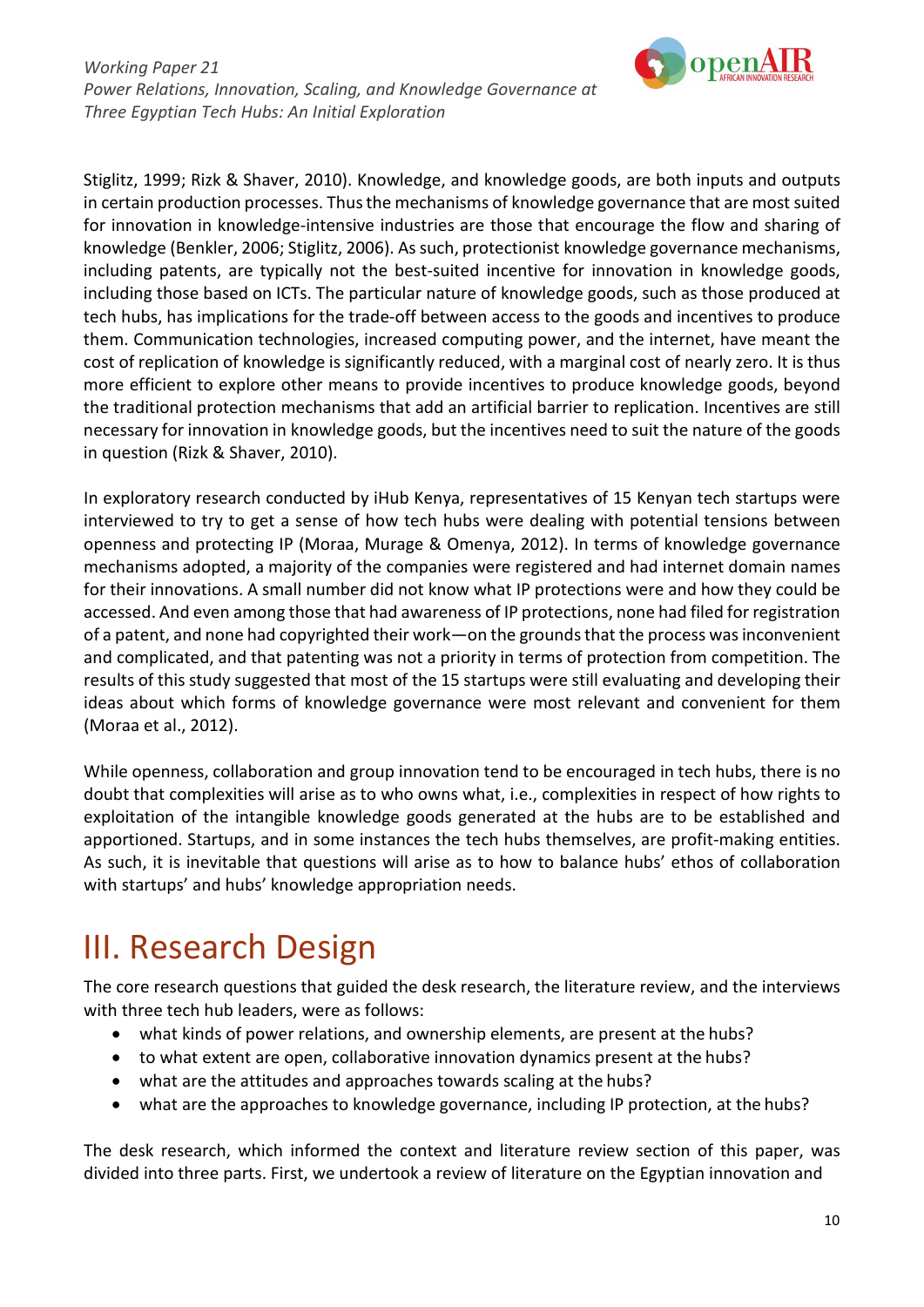

entrepreneurial ecosystem. Due to the limited nature of timely academic scholarship on the topic, this review relied mainly on practice- and policy-oriented literature, including reports, articles, and official announcements. Second, we examined academic, and practice- and policy-oriented literature, exploring the characteristics of innovation and tech hubs. This allowed for a better understanding of the wide array of characteristics that tech hubs have. Third, we examined literature on the dynamics of innovation and knowledge governance at Egyptian tech hubs.

We then mapped the different types of tech hubs in Egypt, and identified three categories: privatesector-run, university-based, and government-run. We selected the hubs that we found to be among the most prominent in each category. As mentioned above, the three hubs selected for interviews (all in Cairo) were:

- a private-sector hub, Flat6Labs;
- a university-based hub, the AUC Venture Lab (AUC V-Lab); and
- a government-run hub, the Technology, Innovation and Entrepreneurship Center (TIEC).

We interviewed a leader from each of these three hubs, as follows:

- the Managing Director of Flat6Labs;
- the Director of AUC V-Lab; and
- the Manager of the Incubation Department at TIEC.

In conducting the semi-structured interviews with the three hub leaders, we followed the Interview Protocol provided in the Appendix to this Working Paper.

## <span id="page-11-0"></span>IV. Findings

#### <span id="page-11-1"></span>**A. The Three Hubs' General Characteristics**

#### <span id="page-11-2"></span>**i. Private-sector Tech Hub: Flat6Labs**

Flat6Labs, based in Cairo, is a "regional startup accelerator programme" (Flat6Labs, n.d.) that launched in 2011. Flat6Labs provides startups with seed funding, strategic management, workspaces, training, and other forms of direct support (Flat6Labs, n.d.). To identify startupsto support, Flat6Labs uses an online application system, followed by interviews, short-listing of candidates, a five-day "boot camp" on business concepts, and startup pitches to the Flat6Labs selection committee. Selected startups are provided with seed funding of up to EGP250,000 (USD15,210), with some receiving follow-up funding of up to EGP1 million (USD60,842) (El Amin, personal interview, 2017). The in-kind support provided to each startup is estimated to be worth between EGP150,000 and EGP200,000 (USD9,126 to USD12,168) (El Amin, personal interview, 2017). In exchange for support from the hub, each startup hosted by Flat6Labs grants the hub 10-15% equity in its enterprise (El Amin, personal interview, 2017).

Flat6Labs is a for-profit entity operating as a fund, backed by private-sector investors (El Amin, personal interview, 2017). Its startups are expected to make a profit, with a profit percentage going to investors, depending on the agreement reached. At the time of our interview with the Flat6Labs Managing Director(El Amin, personal interview, 2017), the hub had a fund of EGP100 million (USD6.1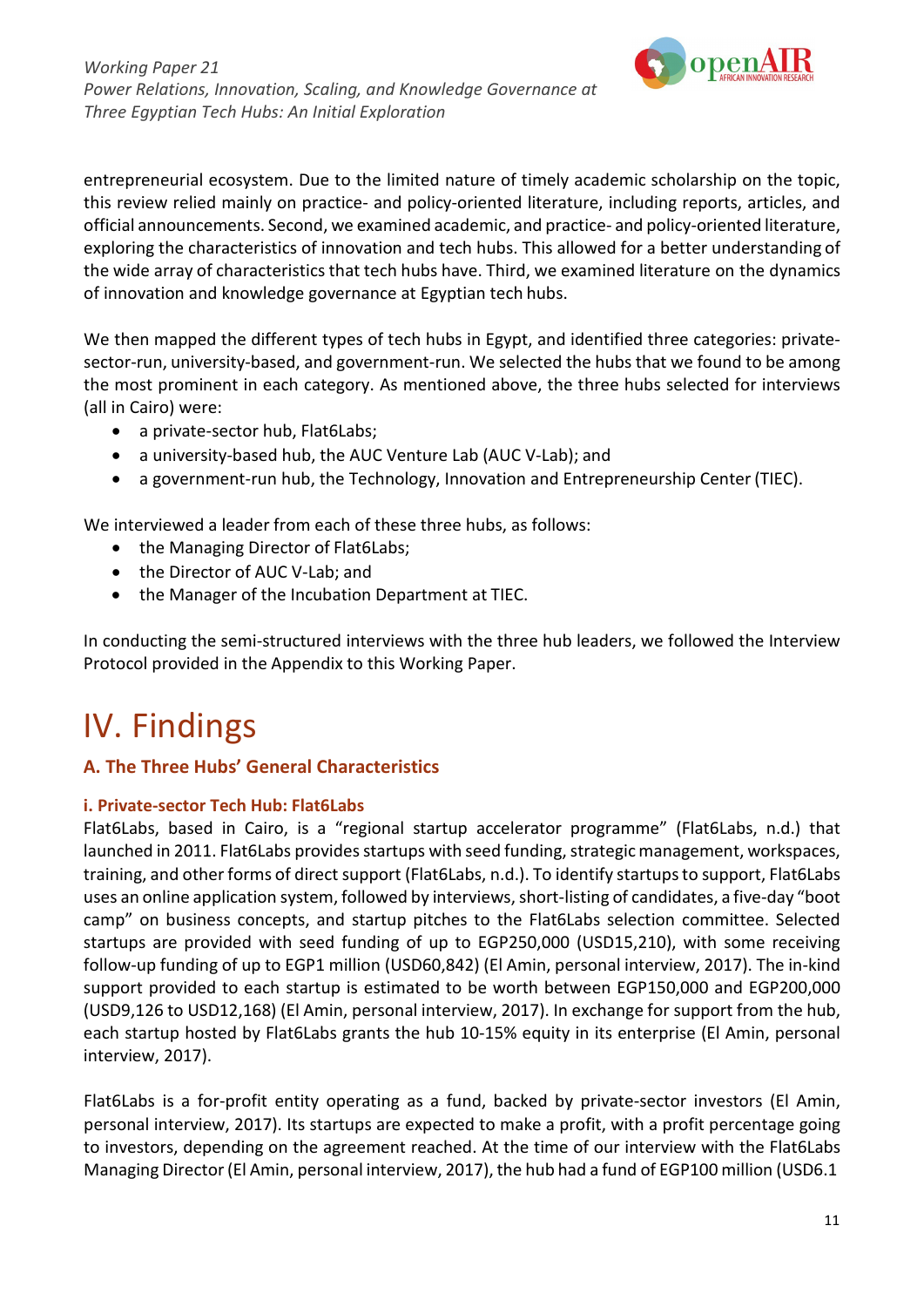

million) to invest in startups. Flat6Labs provides seed funding to 10 startups every 6 months (Flat6Labs, n.d.).

Flat6Labs works with the startups to define their products, to develop their value propositions, and to write business plans. After the startup's selection, each startup support programme lasts 16 weeks, with key milestones and deliverables throughout (El Amin, personal interview, 2017). Flat6Labs also offers legal support and a range of both virtual and offline services. After each cycle, Flat6Labs holds a Demo Day event, where startups present their business propositions to potential investors and the media. At the time of our interview with the Flat6Labs Managing Director, the hub had gone through 19 cycles of startup support and had graduated over 100 companies.

The startups hosted at Flat6Labs have included entitiesfocused on hardware, renewable energy, and software (El Amin, personal interview, 2017). Although we regard Flat6Labs as having the characteristics of a tech hub, its Managing Director, when asked whether he considers Flat6Labs a tech hub, answered in the negative. He said he considered Flat6Labs an "accelerator", with a narrower focus than a tech hub. An accelerator, he said, has the specific purpose of scaling businesses to reach commercial viability in a short timeframe (El Amin, personal interview, 2017). (Nevertheless, as mentioned earlier, acceleration is often a core service of entities that regard themselves as tech hubs.)

#### <span id="page-12-0"></span>**ii. University-based Tech Hub: AUC V-Lab**

At the time of our interview with its Director (Ismail, personal interview, 2017), the AUC V-Lab was the first university-based incubator in Egypt. It was launched in 2013 with a mission to help Egyptian startups commercialise their technologies and business models into ventures that will contribute to the country's economic growth, competitiveness, and job creation. The V-Lab also aims to provide a learning and research platform to the AUC community.

Supported by its corporate co-founders and by corporate sponsors, the V-Lab runs two incubation cycles per year (in line with the university's academic semesters), with each cycle working with 10 startups. Among the services provided by the V-Lab are a co-working space at AUC, business training, mentoring, networking events, EGP20,000 (USD1,217) seed investments, and access to AUC facilities, students, faculty, and alumni (who serve as, inter alia, mentors and investors). Between the V-Lab's inception in 2013 and our interview in April 2017, eight acceleration cycles had been completed, 93 startups had been accelerated, EGP43 million (USD2.6 million) had been generated in revenues by the startups, EGP26 million (USD1.6 million) had been raised in funding, and 432 jobs had been created (AUC V-Lab, 2017; Ismail, personal interview, 2017).

The V-Lab has an outreach process for advertising each cycle, with outreach activities including media campaigns and advertising through its partners. It has several corporate partners, including the Arab African International Bank (AAIB), which is a corporate leadership co-founder, in addition to SODIC (a real estate developer), Shell, and General Electric (Salih, 2019).

The V-Lab has a selection process that consists of multiple rounds. The first round of applications is done through F6S, a global online platform used by incubators and accelerators. Incomplete applications, or applications by startups in sectors that the V-Lab does not support (such as cafés and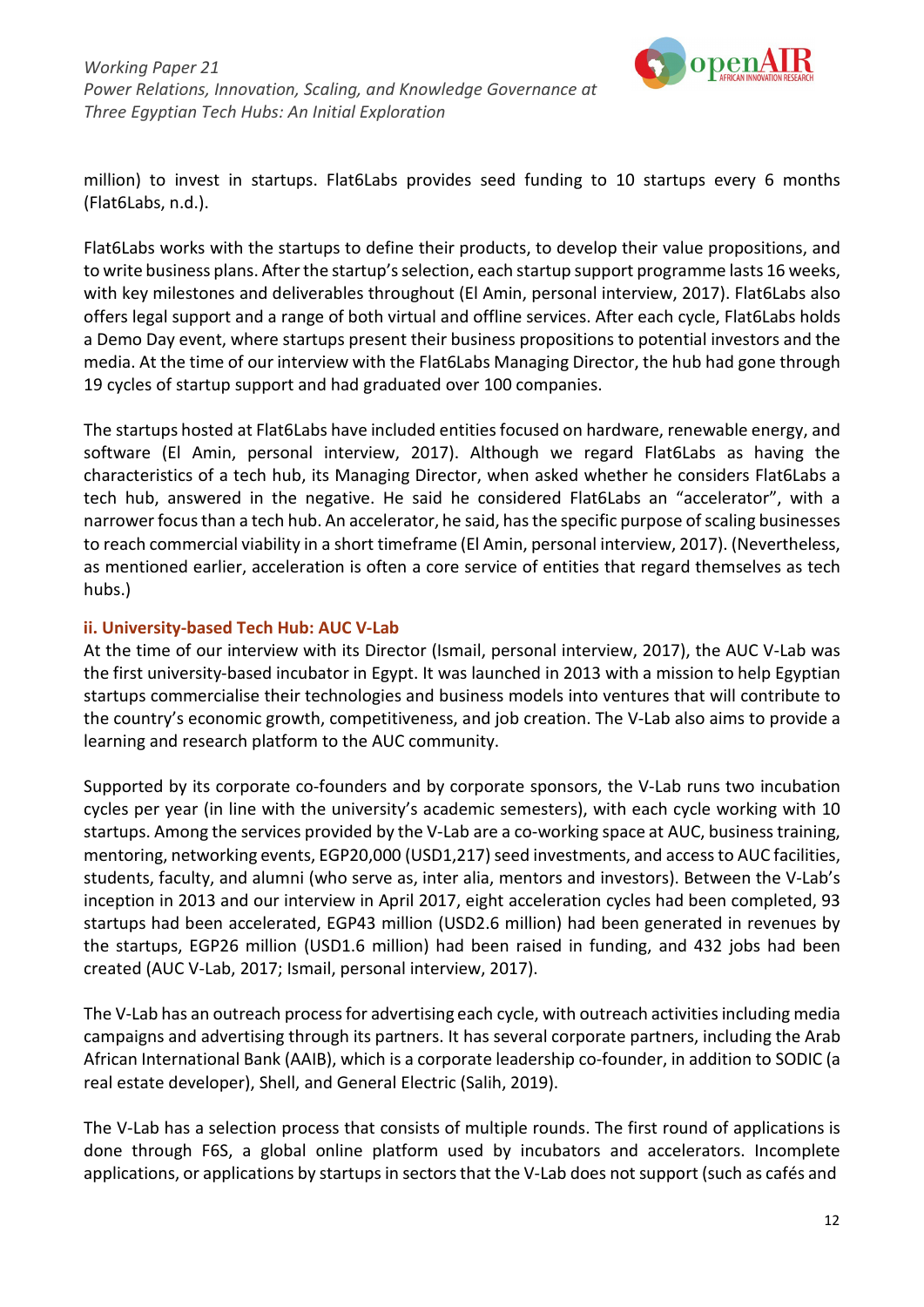<span id="page-13-0"></span>

restaurants), are eliminated (Ismail, personal interview, 2017). Following that, a first round of interviews is conducted, in conjunction with a three-day "boot camp" that allows the V-Lab to observe people working and interacting and to spot anomalies that might have been missed in the interviews. After this, there is a final selection panel, which includes members of the V-Lab team and occasionally external panelists. The end of each acceleration cycle is followed by a Demo Day, where investors are invited to learn about the startups. In its first cycle of applications in 2013, the V-Lab received roughly 80 applicants; in cycle eight in 2017, there were almost 400 applicants (Ismail, personal interview, 2017).

It was found that more than 90% of the startups hosted at the V-Lab were tech-enabled or techrelated. The Director explained that the V-Lab tries to focus on being an innovation hub and not specifically a tech hub (Ismail, personal interview, 2017). The reason for this is that the V-Lab tries to place emphasis on innovative business models, whether technology-based or not. The majority of business models incubated at the V-Lab have a technology aspect, but not necessarily advanced technology.

#### **iii. Government-run Tech Hub: TIEC**

TIEC waslaunched in 2010 in Cairo's Smart Village, a high-technology business district, by the Ministry of Communications and Information Technology (MCIT). Its mission is to stimulate an innovationbased economy through strategising for, facilitating, and promoting innovation in ICTs and their application (TIEC, n.d.). Its objectives include acting as a catalyst among government agencies, the private sector, and academia; mobilising the different components in the ICT ecosystem; and generating revenue from commercialisation of innovation (TIEC, n.d.). It also aims to provide IP licensing tools, and to promote the national economy through creating jobs and supporting startups to export IT services to foreign countries (Al Rashidy, personal interview, 2017).

TIEC runs several programmes, but for the purposes of our interview (with TIEC's Incubation Department Manager) our focus was on its incubation work. TIEC's Incubation Department runs several initiatives, including business plan competitions, a virtual incubation programme, and the START IT programme focused on the internet of things (IOT) and big data. Startups can apply at any time, and applications are evaluated once every three months, with invitations for pitching sent to accepted applicants. The successful teams spend a year at TIEC's incubation centres, either in Cairo, Alexandria or Assiut. The services TIEC offers to the incubating startups include up to EGP120,000 (USD7,301) worth of in-kind services, such as co-working spaces, hardware and software tools, consultancy support, marketing, mentorship, and access to technical and business workshops (TIEC, 2016). In-kind services are tailored to the business plans of each startup and its needs. As a government-run hub, TIEC provides all of its services free-of-charge, including use of co-working space.

Virtual incubation is provided to those startups that cannot be physically present. They receive free virtual mentorship on a weekly basis, and seed funding of up to EGP120,000 (USD7,301) for one year. TIEC requires the startups it supports to have a minimum of two co-founders, since the support TIEC provides is for companies and not individual entrepreneurs (Al Rashidy, personal interview, 2017). All the startups hosted at TIEC are tech-related. Between the launch of TIEC in 2010 and our interview in 2017, TIEC had hosted around 60 startups.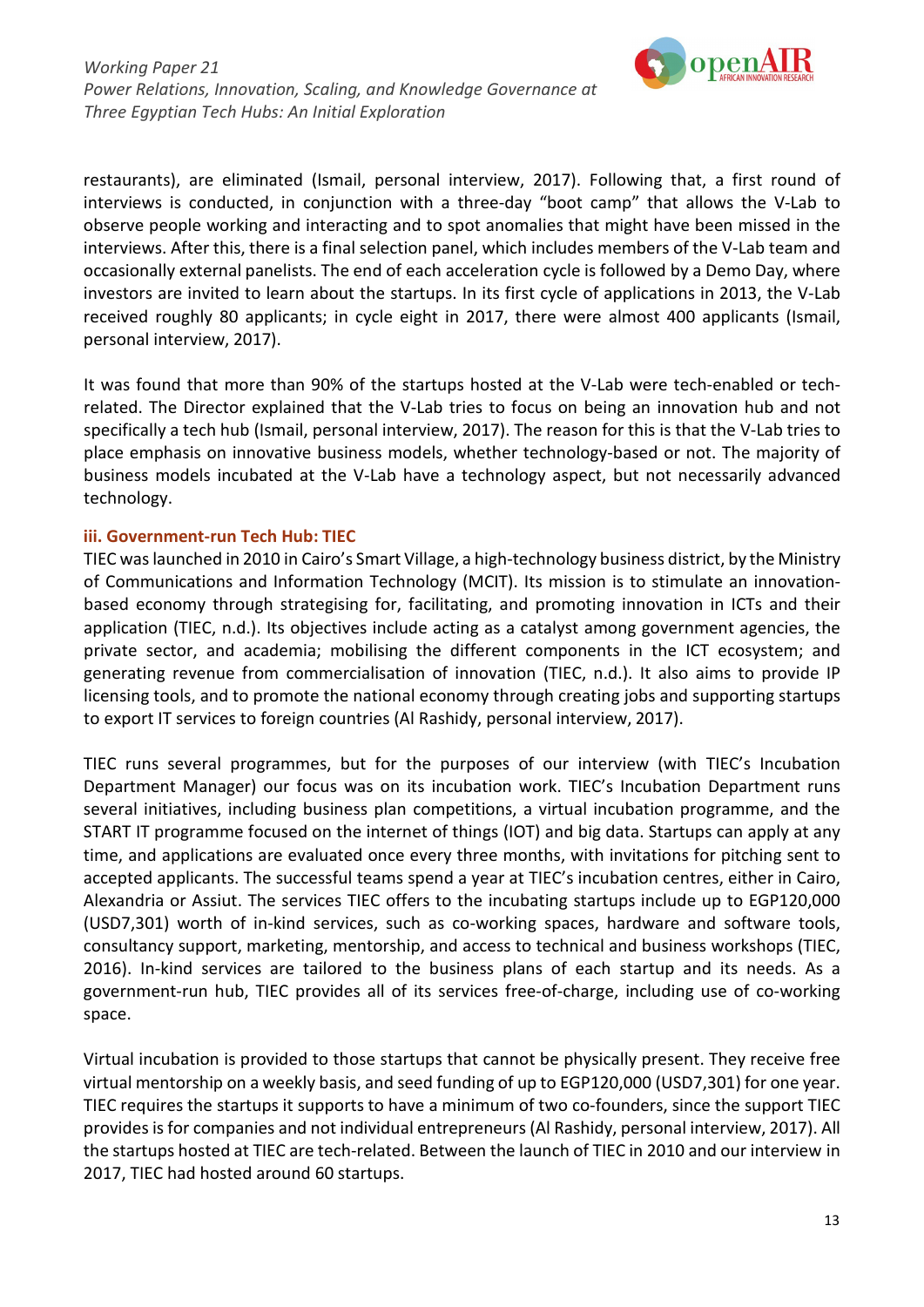

The TIEC interviewee said that TIEC considers itself a tech hub, and that it seeks to be more than just an incubator (Al Rashidy, personal interview, 2017). In addition to its Incubation Department, it has departments focused on Innovation Support; Entrepreneurship and Business Support; and Technology Management (TIEC, n.d.)

Figure 2 below summarises the recruitment processes and business models followed by the three tech hubs featured in this study. As seen in the figure, the V-Lab had the largest number (93) of startups hosted (as of end of 2017), with TIEC and Flat6Labs having hosted 60 and 55 startups respectively.





#### <span id="page-14-0"></span>**B. Power Relations**

#### <span id="page-14-1"></span>**i. Hubs' Company Registration Requirements for Startups**

Company registration is a requirement for startups hosted by Flat6Labs and TIEC. Flat6Labs facilitates the registration process for startups. TIEC has a condition that startups need to be registered within three months of incubation, and directs them to the General Authority for Investment (GAFI) for registration (Al Rashidy, personal interview, 2017). For the V-Lab, company registration is a not a requirement, although most of the startups hosted are registered prior to approaching the hub (Ismail, personal interview, 2017). Registration is important for enterprise-scaling since it allows startups to enter into legal agreements with investors and other entities.

#### <span id="page-14-2"></span>**ii. Contracts between Hubs and Startups**

At TIEC, startups are asked to sign a contract with the hub that affirms their commitment to the milestones and business plan they have proposed. Through AUC, the V-Lab signs formal legal contracts with the startups it hosts. In exchange for the services provided by the V-Lab, startups agree to, inter alia, act in a manner befitting their presence on a university campus, attend V-Lab events, attend the Demo Day event, and provide the required information on their startup. At Flat6Labs, a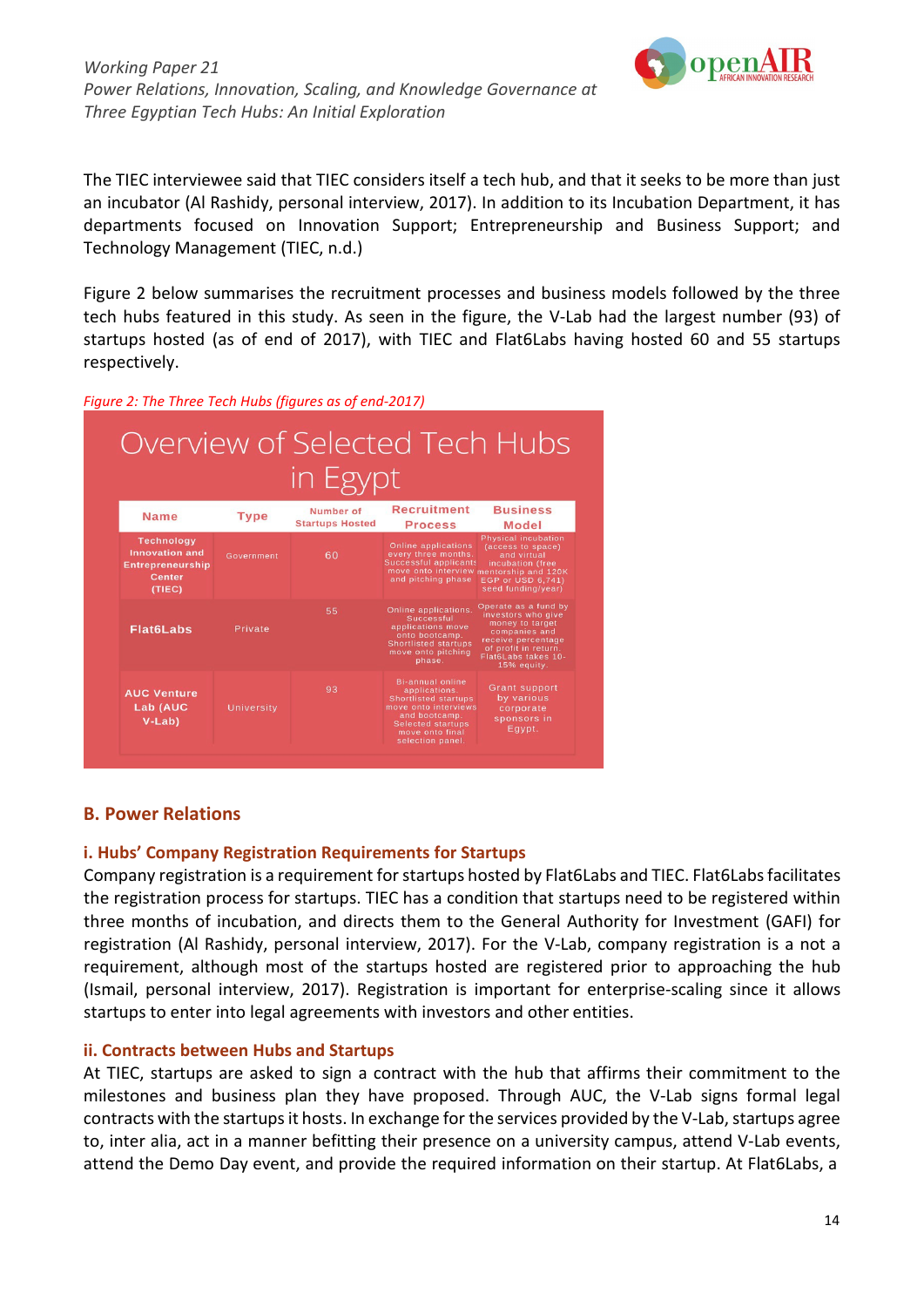<span id="page-15-1"></span>

legal agreement is signed between the hub and each startup, which sets out the terms of Flat6Labs hosting the startup.

#### <span id="page-15-0"></span>**iii. Hub Ownership Stakes in Startups**

Of the three hubs, only Flat6Labs takes a shareholding in the startups it hosts. It sets up a joint stock company for each startup and owns 10-15% of that company, with the other 85-90% owned by the startup's founders (El Amin, personal interview, 2017). Neither V-Lab nor TIEC takes an ownership stake, i.e., equity or shares, in the startups hosted. According to the TIEC interviewee, the entrepreneurs at TIEC felt a strong sense of ownership in their work to the extent that it sometimes created a problem for startup founders when a potential investor asked for equity (Al Rashidy, personal interview, 2017).

#### **iv. Other Power Dynamics**

According to the Flat6Labs interviewee, trust is a predominant factor in the success or failure of relationships between the hub and startups. Flat6Labs does not interfere in the day-to-day operations of startups, but it tries to steer companies in a direction that maximises their growth (El Amin, personal interview, 2017).

According to the V-Lab interviewee, the hub has leverage over startups because they want to remain at the university (AUC), which gives the startups credibility and creates value for them (Ismail, personal interview, 2017). The V-Lab also provides a network of connections for startups, including mentors, investors, and customers. If a startup is not complying with the standards of V-Lab or is not sufficiently focused, it can be ejected, but this has happened very rarely (Ismail, personal interview, 2017).

According to the TIEC interviewee, the relationship between the hub and a startup is a partnership (El Rashidy, personal interview, 2017). TIEC does not interfere in the way founders manage their own startups. However, TIEC has set key performance indicators and milestones. As long as these milestones are being followed and achieved, startups continue being incubated and receiving support. If there is a disagreement, the incubation is simply terminated.

#### <span id="page-15-2"></span>**C. Innovation**

All three interviewees stated that they had witnessed elements of open, collaborative innovation by the startups hosted at their hubs, mainly as evidenced by the sharing of knowledge and resources.

The TIEC interviewee stated that the hub's startups are often initially wary of sharing information (Al Rashidy, personal interview, 2017). The interviewee cited the absence of a culture of collaboration in Egypt as one of the reasons behind this. TIEC tries to explain the value of collaboration to all of its startups, yet collaboration still tends to only occur between startups that do not regard each other as competitors and that face obstacles of a similar nature. Startups evaluate the value of collaboration based on perceived value versus perceived threat. The value of cost reduction, or of discovering new solutions to common challenges, are important motivations for collaboration at TIEC. But if there is a perceived threat of competition, startups are less inclined to collaborate (Al Rashidy, personal interview, 2017). Al-Rashidy (personal interview, 2017) added her personal view that, ideally, even startups producing similar (and thus potentially competing) products or services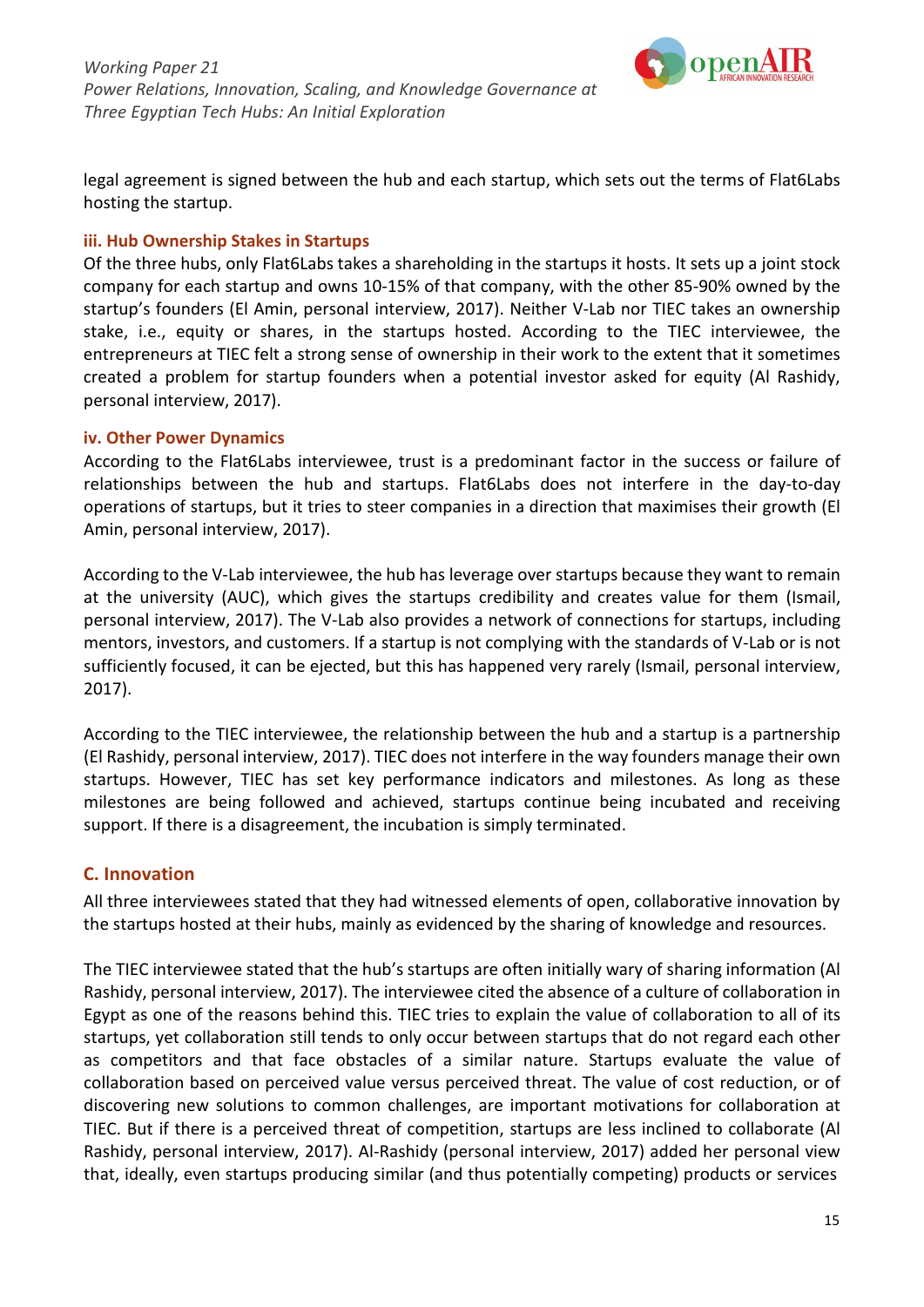

should collaborate, since building on each other's knowledge "can have great benefits". She continued by saying that when the market is so large, there are enough different "pieces of the pie" for entrepreneurs to not have to compete for the same piece. To encourage open, collaborative innovation, TIEC has created the Egypt Innovate Platform, an online platform for stakeholders to share resources (Al Rashidy, personal interview, 2017).

At Flat6Labs, according to the interviewee, open collaboration is in clear evidence among the hub's startups, and it manifested itself through knowledge-sharing, which was facilitated by the hub's shared co-working space (El Amin, personal interview, 2017). The interviewee provided an example of such collaboration, wherein two startups decided to merge their services: One startup that was renting vacation homes partnered with another startup that was offering home cleaning services, thereby creating a model where both services complemented each other with mutual benefits. However, the interviewee also pointed to some limited instances where collaboration between two startups was deterred by a sense of competition. At Flat6Labs, startups collaborate when there is a clear business development function for both, and when there are business needs being served. And open collaboration is more common between startups around the same level of maturity (El Amin, personal interview, 2017). In the few instances where Flat6Labs has hosted competing startups, the relationship between these startups has been competitive, not collaborative, because investors will likely only select one of the competitors.

At the V-Lab, according to the interviewee, a lot of the collaboration occurs organically in a nonstructured manner, with non-competitor startups engaging in informal collaboration as a result of working in the same physical space (Ismail, personal interview, 2017). The V-Lab does not actively push collaboration, meaning that it largely occurs as a natural by-product of interactions at the hub when it adds value to the startups and results in a win-win situation. The collaborations include hub participants mentoring one another, and sharing resources, personal experiences and knowledge about specific areas of expertise (Ismail, personal interview, 2017).

All three interviewees said that, in an effort to ensure a collaborative environment, their hubs seek to avoid hosting potentially-competing startups. However, at TIEC and Flat6Labs, as seen in the statements above, hosting of competitor startups has in some instances occurred.

#### <span id="page-16-0"></span>**D. Scaling**

We found that each of the three hubs defined scaling in a slightly different manner. Flat6Labs' El Amin (personal interview, 2017) defined scaling as growth in the key metrics that define the profitability and success in your business (e.g., revenue, or traffic on a website). The V-Lab's Ismail (personal interview, 2017) differentiated between growth and scaling. Growth, in Ismail's analysis, is increasing revenue, while scaling is growth that is exponential in nature. Ismail explained his view by saying that when you talk about scaling, you need to look for business models that are rapidly scalable, i.e., models that allow the startup to very quickly ramp up the delivery of the service if more people want it. Often, according to Ismail, the businessesthat are highly scalable are digital in nature, because with digital products scaling can be performed nearly instantaneously. Products with physical constraints, such as manufacturing elements, are usually less scalable, or much slower to scale.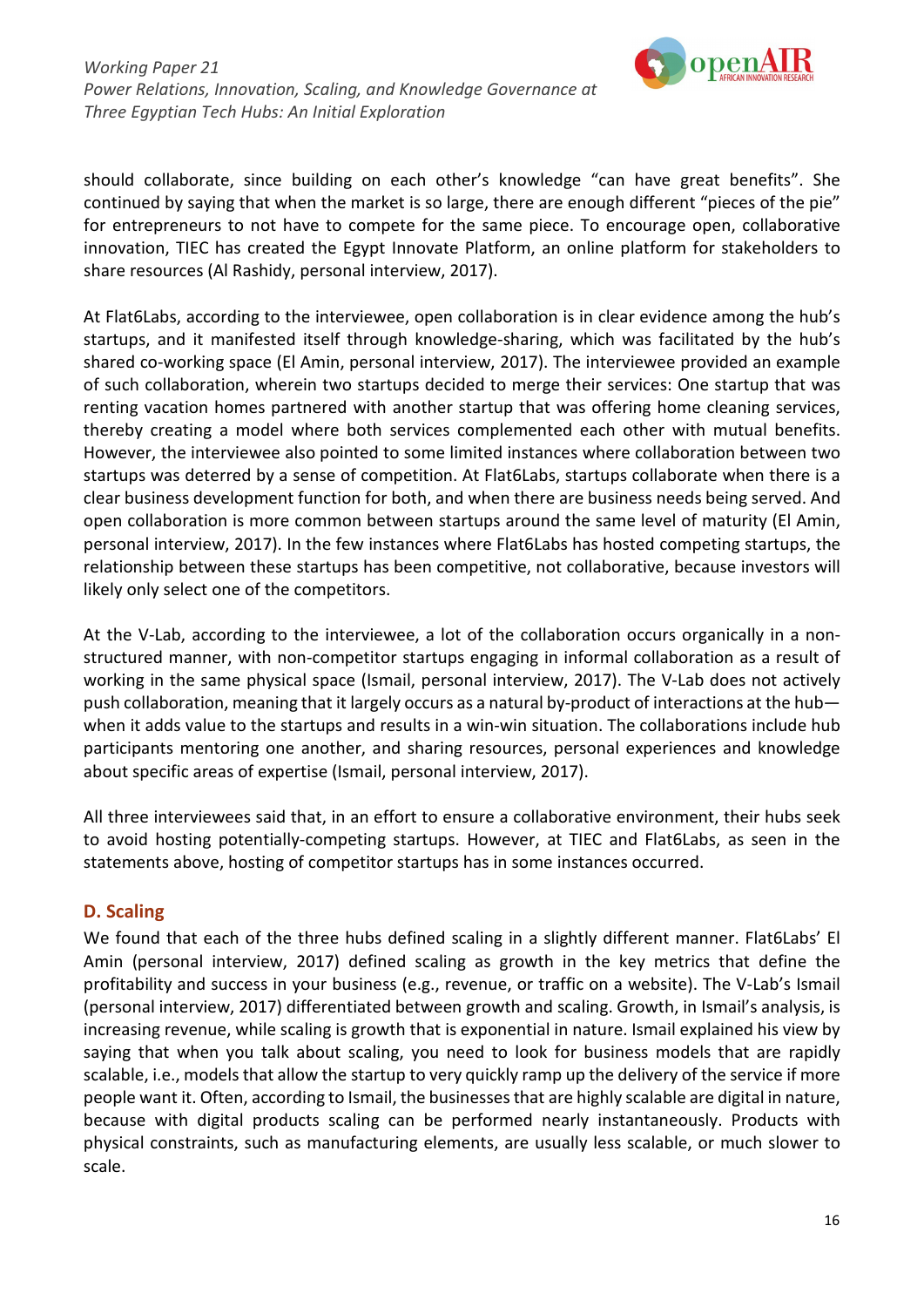

TIEC's Al Rashidy (personal interview, 2017) distinguished between different dimensions of scaling. A startup can scale in terms of the market served, or by targeting different areas within Egypt, or within the service/product itself by adding more features or extra services.

The three interviewees stated that all startups desire scalability. For startups hosted at Flat6Labs and the V-Lab, scaling outside Egypt is a medium-term goal, after the startups become well-established in the Egyptian market. TIEC, on the other hand, pushes startups to scale outside Egypt in the shortterm, as this is part of the TIEC mandate. TIEC's Al Rashidy (personal interview, 2017) explained that scaling outside Egypt can, among other things, allow a startup to benefit from more favourable pricing.

All three interviewees were of the view that startups could form partnerships to facilitate the scaling process. And, according to El Amin (personal interview, 2017), they could create a sort of "consortium" in order to enter a new market.

When asked how the hub supports scaling by its startups, Flat6Labs' El Amin (personal interview, 2017) explained that scaling is essentially the core of Flat6Labs' 16-week accelerator programme. The V-Lab interviewee said the hub assists startups in optimising their business models in order to figure out how fast they can scale and how much it will cost. TIEC's Al Rashidy (personal interview, 2017) said that the hub offers in-kind services to support startups in scaling. Al Rashidy pointed to the complexities that arise in managing a startup when it is time to scale. During scaling, problems typically emerge in the operational aspects of running the business. There is usually a new investment that startups have received that has enabled them to scale in the first place. Many of the challenges arise regarding managing a bigger budget, handling a bigger customer base, and managing more employees who are needed to scale the business. It is important, Al Rashidy pointed out, for the startup to have an investor that not only puts money in, but also has experience and can provide guidance on how to manage a bigger business (Al Rashidy, personal interview, 2017).

#### <span id="page-17-0"></span>**E. Knowledge Governance**

It was found that formalised IP protections are not of primary concern to either the hubs or to the startups at the hubs. Formal IP appears to be, at best, of secondary concern. The interviewees did not see acquiring formalised IP rights as necessary to startups' pursing scalability, and they expressed the view that startup entrepreneurs tended to not be greatly concerned with IP.

Additionally, all three interviewees stated that their hubs did not own any of the IP of their startups. According to the TIEC interviewee Al Rashidy, the Center had previously provided IP consultancy services to its startups, but this had been cancelled due to lack of demand (Al Rashidy, personal interview, 2017). Al Rashidy offered the view that getting a product or service to the market quickly was often the best way for a startup to appropriate and exploit the knowledge and innovations it had created (Al Rashidy, personal interview, 2017).

The Flat6Labs interviewee El Amin said that the hub held IP sessions for the small number of entrepreneurs interested in the topic, but that IP was not a core component of the Flat6Labs incubation programme for several reasons (El Amin, personal interview, 2017). Firstly, as El Amin pointed out, most startups at Flat6Labs are software-based, and it is difficult so secure formalised IP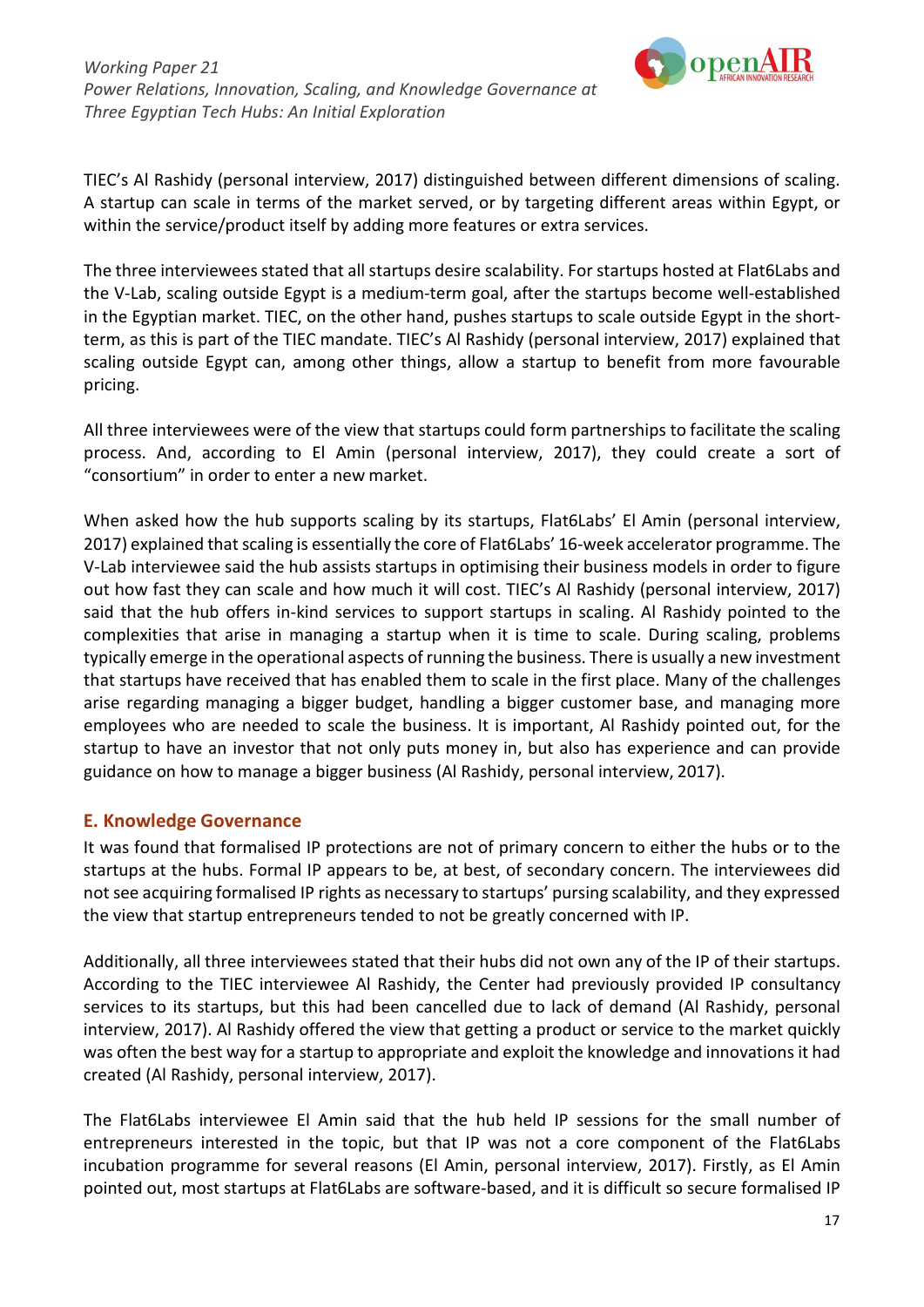

protection (patents or copyrights) for software. Even more significantly, according to El Amin, because the startups at Flat6Labs get limited initial funding, it is not advisable for them to use this funding for the costly pursuit of IP protection. Instead, Flat6Labs advises startups to only seek funding for IP during a follow-on stage of development of their enterprises, and to rather use the initial funding they receive to grow successful, functioning businesses. El Amin explained that if startups have initial funding of EGP100,000 (USD6,084), they do not want to spend EGP30,000–40,000 (USD1,826–2,434) of that making sure their idea is protected before knowing for sure they will be able to take it to market (El Amin, personal interview, 2017).

The V-Lab interviewee Ismailsaid that the V-Lab turnsto the university's (AUC's) Technology Transfer Office for provision of IP sessions for startups. Ismail further pointed out that software startups do not tend to seek IP protection because most of their innovations are not easily eligible for patents or copyrights (Ismail, personal interview, 2017)—an input that echoed the statement cited above from Flat6Labs interviewee, El Amin.

Flat6Labs' El Amin (personal interview, 2017) also pointed to the challenge of determining which type of IP is relevant to a particular business. Determining the type of IP protection needed requires getting expert advice, which is expensive. If founders of a startup do not understand the types of IP protection, and do not have resources to pursue advice, then matters of IP will be disregarded.

V-Lab's Ismail and TIEC's Al Rashidy both listed high costs as the main limitation faced by startups in seeking IP rights (Ismail, personal interview, 2017; Al Rashidy, personal interview, 2017). Al Rashidy pointed out that patenting abroad requires IP lawyers with international experience. There are very few such lawyers in Egypt, and those who are present are based in Egypt's international law firms and are thus very expensive. (According to Al Rashidy (personal interview, 2017), this barrier is potentially somewhat mitigated in the case of TIEC, which, through being part of ITIDA, has links to an ITIDA programme called Information Technology Academia Collaboration (ITAC), which sponsors (partially or fully) costs for patenting for startups wishing to patent abroad.)

## <span id="page-18-0"></span>V. Future Research

This preliminary study has generated findings based on an extensive literature review and interviews with leaders of three prominent Cairo tech hubs, with the hubs purposively selected as leading examples of three kinds of hubs: private-sector-led, university-led, and government-led. Future research could expand the number of hubs studied, again using purposive sampling so to include hubs exhibiting varying dynamics. A future study could also expand geographically beyond Cairo, to other governorates in Egypt. Also, in order to offer a more complete picture, the perspectives of the startups making use of the hubs could also be canvassed, via interviews. Interviews with startup founders would provide bottom-up accounts of the power relations, innovation dynamics, scaling approaches, and knowledge governance mechanisms present in the hubs.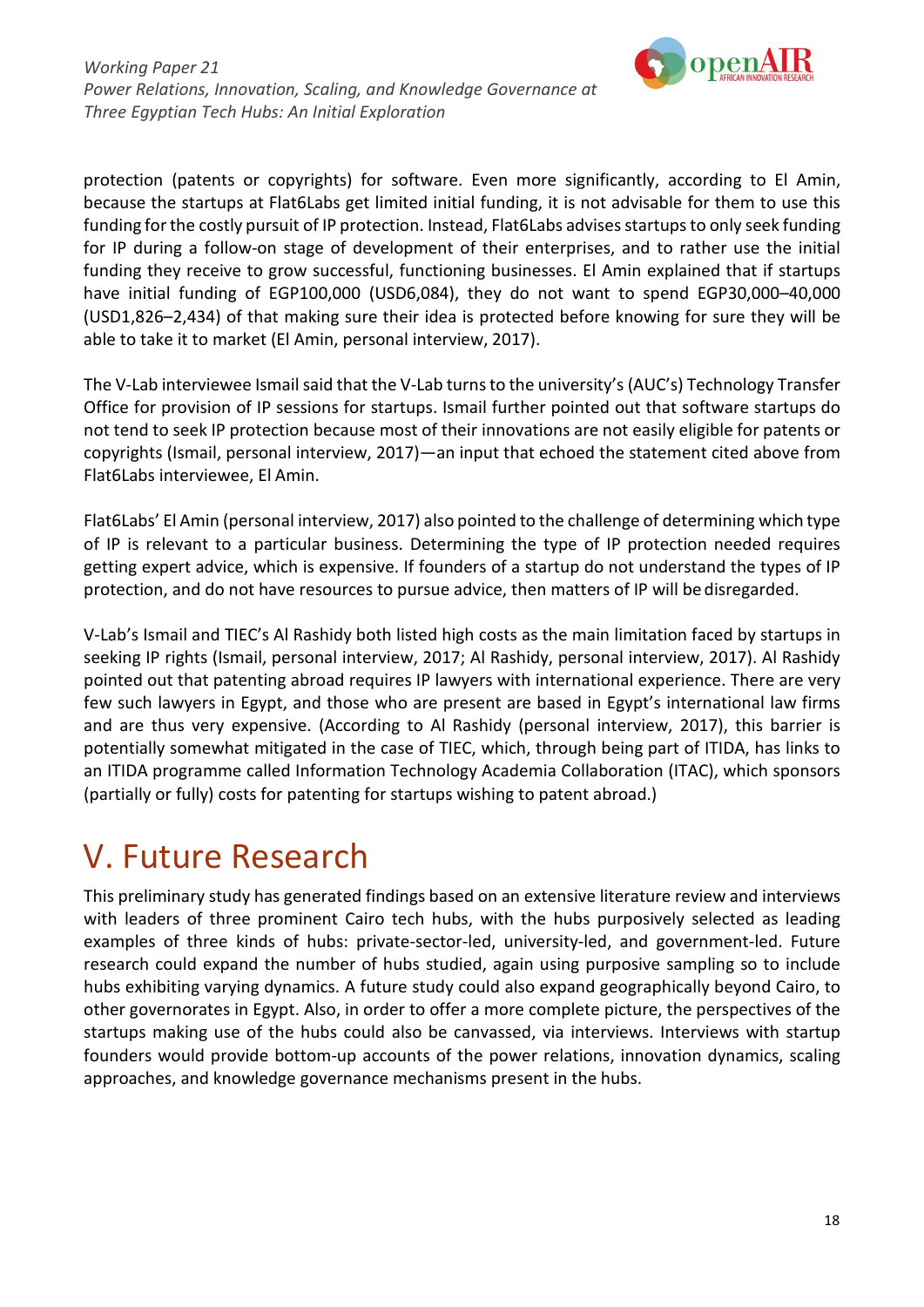

## <span id="page-19-0"></span>References

- AfriLabs, & Bridges, B. (2019). *Building a conducive setting for innovators to thrive: A qualitative and quantitative study of a hundred hubs across Africa.* Retrieved from https://static1.squarespace.com/static/5ab2a4d655b02c29746fc58c/t/5db6ec5fc494f4106d71 3e26/1572269613096/4.0\_AFRILABS\_REPORT+FINAL-compressed.pdf
- Alaa El-Din, M., Kash, M. N., & Fahmy, S. (2012). *Egypt's innovation ecosystem*. Cairo: Innovation Support Department, Science and Technology Development Fund. Retrieved fro[m](http://www.stdf.org.eg/files/Egypt%20Innovation%20Ecosystem.pdf) <http://www.stdf.org.eg/files/Egypt%20Innovation%20Ecosystem.pdf>
- AUC Venture Lab (AUC V-Lab). (n.d.). [Website.] https://business.aucegypt.edu/centers/vlab
- AUC V-Lab). (2017). Who we are. Retrieved from [http://schools.aucegypt.edu/Business/aucvlab/Pages/Who-We-Are.aspx.](http://schools.aucegypt.edu/Business/aucvlab/Pages/Who-We-Are.aspx)
- Benkler, Y. (2006). *The wealth of networks: How social production transforms markets and freedom*. New Haven, CN: Yale University Press. Retrieved fro[m](http://www.benkler.org/wealth_of_networks/index.php) [http://www.benkler.org/wealth\\_of\\_networks/index.php](http://www.benkler.org/wealth_of_networks/index.php)
- Burlamaqui, L. (2010). Knowledge governance, innovation and development. *Revista de Economia Política, 30*(4), 560–580. https://doi.org/10.1590/S0101-31572010000400002
- Dahir, A. L. (2016, August 16). The number of tech hubs in Africa has more than doubled in less than a year. *Quartz Africa.* Retrieved from [http://qz.com/759666/the-number-of-tech-hubs-across](http://qz.com/759666/the-number-of-tech-hubs-across-)africa-has-more-than-doubled-in-less-than-a-year/
- De Beer, J., Armstrong, C., Oguamanam, C., & Schonwetter, T. (Eds.). (2014). *Innovation and intellectual property: Collaborative dynamics in Africa*. Cape Town: UCT Press.
- De Beer, J., Millar, P., Mwangi, J., Nzomo, V., & Rutenberg, I. (2017). A framework for assessing technology hubs in Africa, *Journal of Intellectual Property and Entertainment Law, 6*(2), 237– 277. Retrieved from https://jipel.law.nyu.edu/wp-content/uploads/2017/04/NYU\_JIPEL\_Vol-6- No 2 2 deBeer TechnologyHubs.pdf
- Endeavor Insight, & Mercy Corps Egypt. (2015). *Network on the Nile: The multiplier effect at work in Cairo's tech sector*. Retrieved from<http://www.cairotechmap.com/networkonthenile.pdf>
- Fekretak Sherketak (n.d.). [Web page]. Retrieved from<http://sherketak.com/AboutUs>
- Flat6Labs. (n.d.). About. Retrieved from https:/[/www.flat6labs.com](http://www.flat6labs.com/)
- Foss, N. J. (2007). The emerging knowledge governance approach: Challenges and characteristics. *Organization, 14*(1), 29–52. https://doi.org/10.1177/1350508407071859
- Gitau, S., Plantinga, P., & Diga, K. (2010). ICTD research by Africans: Origins, interests, and impact. *The African Journal of Information Systems*, *4*(4), 120–136.
- Global Knowledge Initiative (GKI). (n.d.). About the Global Knowledge Initiative. Retrieved from <http://globalknowledgeinitiative.org/about/>
- Government of Egypt (GoE). (2014). Sustainable Development Strategy (SDS): Egypt's Vision 2030. Retrieved from

[http://mcit.gov.eg/Upcont/Documents/Reports%20and%20Documents\\_492016000\\_English\\_B](http://mcit.gov.eg/Upcont/Documents/Reports%20and%20Documents_492016000_English_B)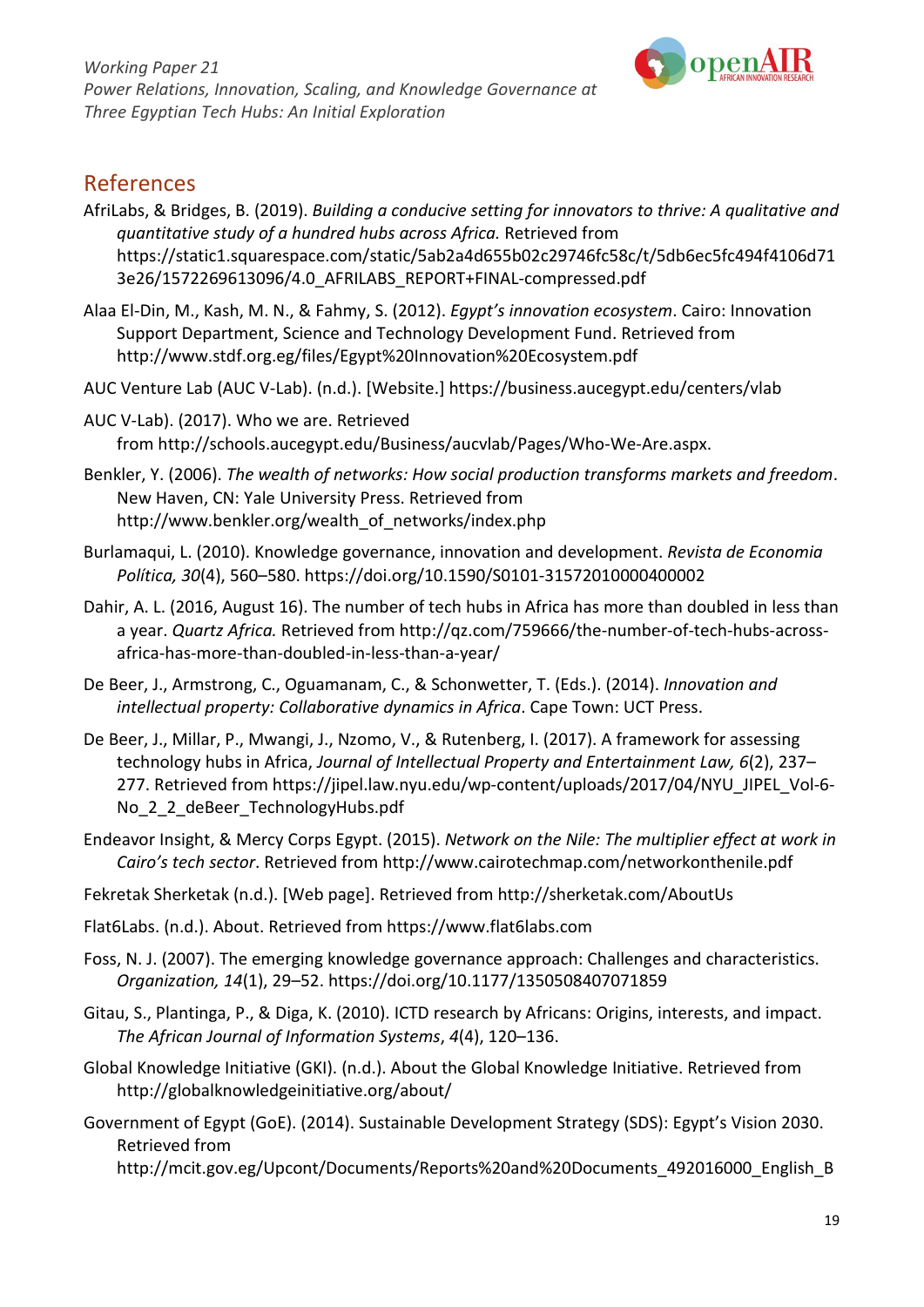

ooklet\_2030\_compressed\_4\_9\_16.pdf

- GSM Association (GSMA). (2016). *A few things we learned about tech hubs in Africa and Asia*. Retrieved fro[m http://www.gsma.com/mobilefordevelopment/programme/ecosystem](http://www.gsma.com/mobilefordevelopment/programme/ecosystem-)accelerator/things-learned-tech-hubs-africa-asia
- Hattab, H. (2012). *Global entrepreneurship monitor (GEM) Egypt report 2012*. Retrieved from https:[//www.gemconsortium.org/report/gem-egypt-2012-report](http://www.gemconsortium.org/report/gem-egypt-2012-report)
- Helmy, A. (2013). Towards a digital economy: A new era [Speech]. Presented by Minister of Communications and Information Technology (MCIT), Atef Helmy, to American Chamber of Commerce in Egypt. Retrieved from https:/[/www.amcham.org.eg/events](http://www.amcham.org.eg/events-)activities/events/822/
- InternetLiveStats (2016). Internet users by country. Retrieved from <http://www.internetlivestats.com/internet-users-by-country>
- Ismail, A., Tolba, A., & Barakat, S. (2016). *Global entrepreneurship monitor (GEM) Egypt national report 2015-16*. Retrieved from https[://www.gemconsortium.org/report/49755](http://www.gemconsortium.org/report/49755)
- Ismail, A., Tolba, A., & Barakat, S. (2017). *Global entrepreneurship monitor (GEM) Egypt national report 2016-17*. Retrieved from https[://www.gemconsortium.org/report/gem-egypt-2016-17](http://www.gemconsortium.org/report/gem-egypt-2016-17-) national-report
- Ismail, A., Tolba, A., Barakat, S., & Meshreki, H. (2019). *Global entrepreneurship monitor (GEM) Egypt National Report 2017-18*. Retrieved from https:[//www.gemconsortium.org/report/50239](http://www.gemconsortium.org/report/50239)
- Jimenez, A. (2015). An attempt to define collaborative innovation: Thoughts from the fieldwork [Blog post]. *ICT4D.* Retrieved from [http://www.ict4dc.org/blog/andrea-jim%C3%A9nez](http://www.ict4dc.org/blog/andrea-jim%C3%A9nez-)cisneros/attempt-define-collaborative-innovation-thoughts-fieldwork
- Jimenez, A. (2016). *A capabilities approach to innovation: A case study of a technology and innovation hub in Zambia*. Research Paper 82. Association for Information Systems (AIS). Retrieved fro[m http://aisel.aisnet.org/ecis2016\\_rp/82](http://aisel.aisnet.org/ecis2016_rp/82)
- Kelly, T., & Firestone, R. (2016). *How tech hubs are helping to drive economic growth in Africa*. Working Paper. Washington, DC: World Bank. Retrieved from https://openknowledge.worldbank.org/handle/10986/23645
- Kesidou, E., & Romijn, H. (2008). Do local knowledge spillovers matter for development? An empirical study of Uruguay's software cluster*. World Development*, *36*(10), 2004–2028. https://doi.org/10.1016/j.worlddev.2008.01.003
- Ketchen, D. J., Ireland, R. D., & Snow, C. C. (2007). Strategic entrepreneurship, collaborative innovation, and wealth creation. *Strategic Entrepreneurship Journal, 1*(3-4): 371–385. https://doi.org/10.1002/sej.20
- Lerner, J., & Lin, E. (2012, June). Collaboration in intellectual property: An overview. *WIPO Magazine*. Retrieved fro[m](http://www.wipo.int/wipo_magazine/en/2012/06/article_0008.html) [http://www.wipo.int/wipo\\_magazine/en/2012/06/article\\_0008.html](http://www.wipo.int/wipo_magazine/en/2012/06/article_0008.html)
- McCormick, D., & Maalu, J. (2011). Innovation hubs and small and medium enterprises in Africa: Setting the policy agenda. *Africa Journal of Business and Management*, *1*(2), 91–101.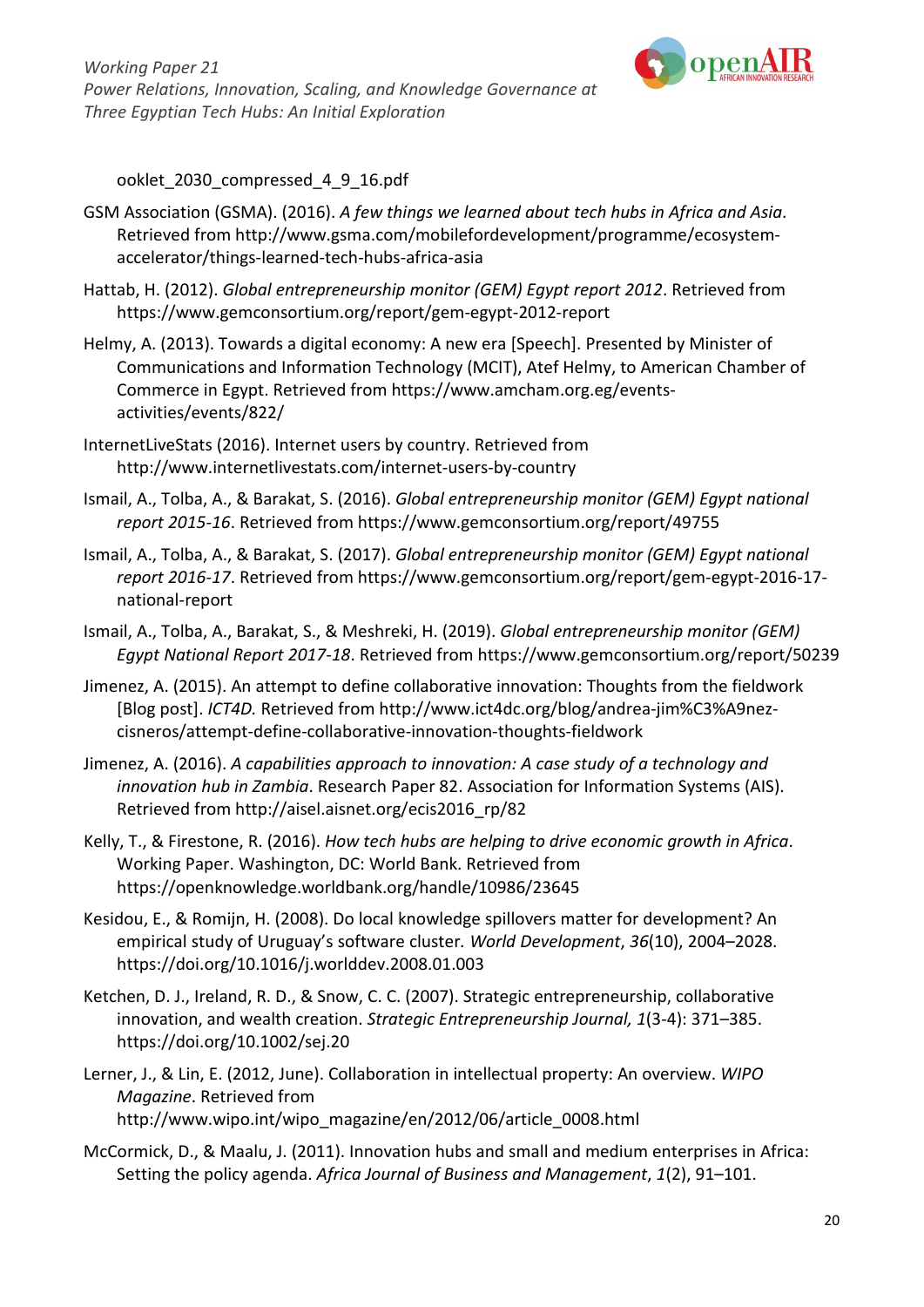

- Ministry of Communications and Information Technology (MCIT). (2011). Technology Innovation and Entrepreneurship Strategy: 2011-2014. Retrieved from https:[//www.tiec.gov.eg/English/Publications/Documents/TIEC\\_Strategy.pdf](http://www.tiec.gov.eg/English/Publications/Documents/TIEC_Strategy.pdf)
- Ministry of Communications and Information Technology (MCIT). (2013). *Digital economy from planning to execution*. Retrieved from [http://www.mcit.gov.eg/Upcont/Documents/Presentations\\_1452014000\\_MCIT\\_Strategy\\_Engli](http://www.mcit.gov.eg/Upcont/Documents/Presentations_1452014000_MCIT_Strategy_Engli) sh.pdf
- Ministry of Investment and International Cooperation (MIIC). (2017). Startup funding. Retrieved from<http://www.miic.gov.eg/English/Investment/support/Pages/startupFunding.aspx>
- Moraa, H., Murage, K., & Omenya, R. (2012). *Intellectual property in technological innovation: Perceptions from tech startups in Kenyan ICT hubs*. Nairobi: iHub Research. Retrieved fro[m](http://research.ihub.co.ke/uploads/2012/november/1354025437_819_126.pdf) [http://research.ihub.co.ke/uploads/2012/november/1354025437\\_819\\_126.pdf](http://research.ihub.co.ke/uploads/2012/november/1354025437_819_126.pdf)
- Moraa, H. (2013). Comparative study on innovation hubs in Africa [Blog post]. Nairobi: iHub Research. Retrieved from [https://ihub.co.ke/blogs/13733/comparative-study-on-innovation](https://ihub.co.ke/blogs/13733/comparative-study-on-innovation-hubs-across-africa)[hubs-across-africa](https://ihub.co.ke/blogs/13733/comparative-study-on-innovation-hubs-across-africa)
- Patel, N. (2015, January 16). 90% of startups fail: Here's is what you need to know about the 10%. *Forbes*[. http://www.forbes.com/sites/neilpatel/2015/01/16/90-of-startups-will-fail-heres](http://www.forbes.com/sites/neilpatel/2015/01/16/90-of-startups-will-fail-heres-what-you-need-to-know-about-the-10/#530b640655e1)[what-you-need-to-know-about-the-10/#530b640655e1](http://www.forbes.com/sites/neilpatel/2015/01/16/90-of-startups-will-fail-heres-what-you-need-to-know-about-the-10/#530b640655e1)
- Rizk, N., El Said, A., Weheba, N., & De Beer, J. (2018). *Towards an alternative assessment for innovation in Africa*. Open AIR Working Paper 10. University of Cape Town and University of Ottawa: Open African Innovation Research (Open AIR).
- Rizk, N., & Shaver, L. (2010). Access to knowledge: Economic, global and local perspectives*.* In N. Rizk, & L. Shaver (Eds.), *Access to knowledge in Egypt: New research on intellectual property, innovation and development* (pp. 1-12). London: Bloomsbury Academic. https://doi.org/10.5040/9781849660785
- Rossler, P. (2015). *Collaborative innovation, transforming business, driving growth*. World Economic Forum. Retrieved from [http://www3.weforum.org/docs/WEF\\_Collaborative\\_Innovation\\_report\\_2015.pdf](http://www3.weforum.org/docs/WEF_Collaborative_Innovation_report_2015.pdf)
- Salih, A. (2019). AUC Venture Lab: Five years of changing Egypt's entrepreneurial landscape. *AUC News*. Retrieved from https:[//www.aucegypt.edu/news/auc-venture-lab-five-years-changing](http://www.aucegypt.edu/news/auc-venture-lab-five-years-changing-)egypts-entrepreneurial-landscape
- Sauniere, J., Leroyer, S., Boudin, S., & Jean, G. (2012). *Collaborative innovation and intellectual property.* Paris: PricewaterhouseCoopers (PwC) for Institut National de la Propriété Industrielle (INPI). Retrieved from [https://www.inpi.fr/sites/default/files/inpi\\_opi\\_collaborative\\_innovation\\_0.pdf](https://www.inpi.fr/sites/default/files/inpi_opi_collaborative_innovation_0.pdf)
- Scarbrough, H., & Amaeshi, K. (2009). Knowledge governance for open innovation: Evidence from an EU R&D collaboration. In N. J. Foss, & S. Michailova (Eds.), *Knowledge governance: Processes and perspectives* (pp. 220-246). Oxford: Oxford University Press. https://doi.org/10.1093/acprof:oso/9780199235926.003.0009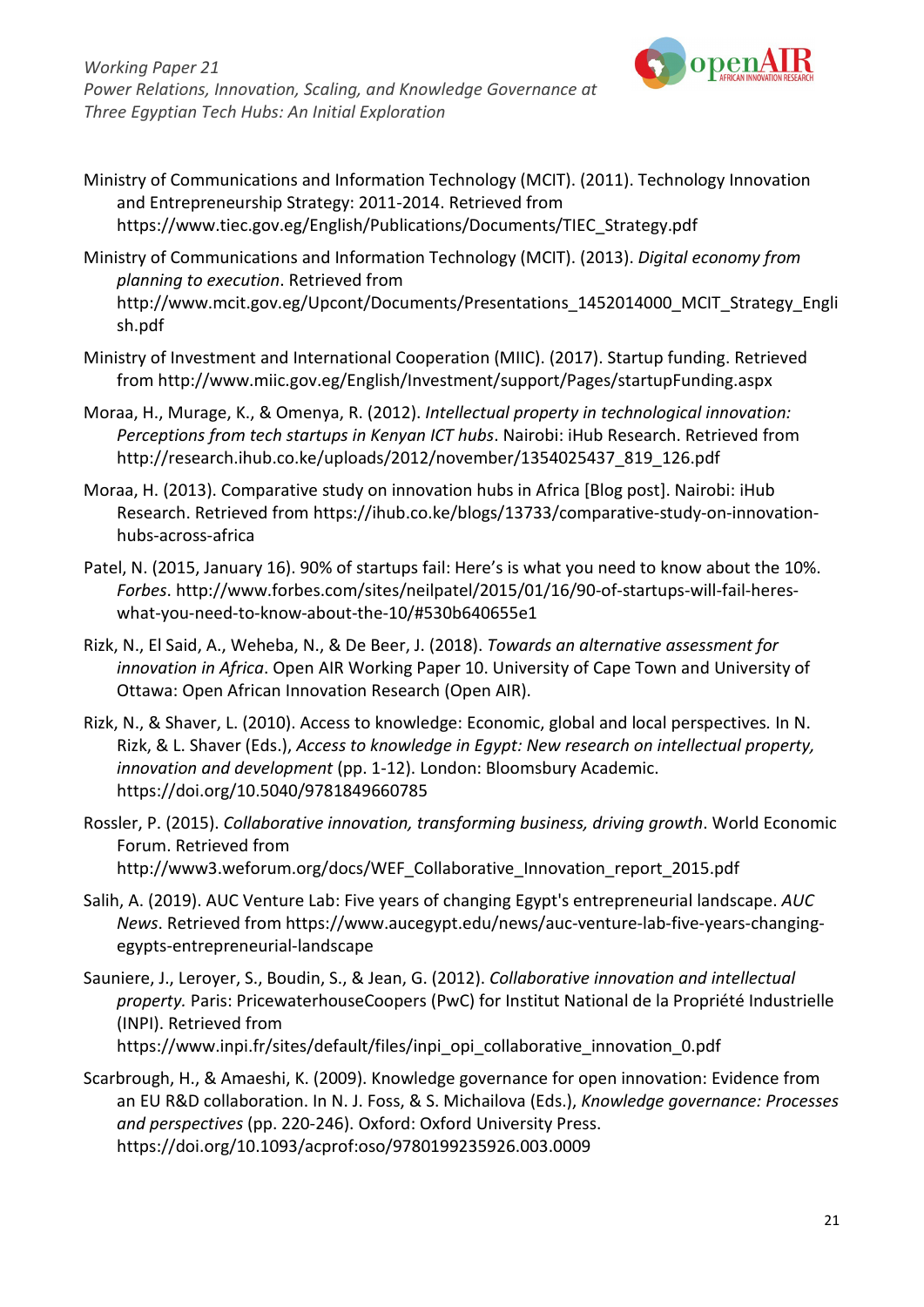

- Srinivas, S., & Sutz, J. (2008). Developing countries and innovation: Searching for a new analytical approach. *Technology in Society*, *30*(2), 129–140. https://doi.org/10.1016/j.techsoc.2007.12.003
- Stiglitz, J. E. (1999). Knowledge as a global public good. In I. Kaul, I. Grunberg, & M. Stern (Eds.), *Global public goods: International cooperation in the 21st century*. New York: Oxford University Press. https://doi.org/10.1093/0195130529.003.0015
- Stiglitz, J. E. (2006). *Making globalization work*. New York: W.W. Norton & Company.
- Technology Innovation and Entrepreneurship Center (TIEC). (n.d.). [Website]. Retrieved from https:[//www.tiec.gov.eg/English/Pages/default.aspx](http://www.tiec.gov.eg/English/Pages/default.aspx)
- TIEC. (2016). START IT with Etisalat. Retrieved from https://egyptinnovate.com/en/رابخأ/tiec-andetisalat-launch-start-it-etisalat-competition
- *The Economist*. (2015, March 12). Homes for Africa's tech entrepreneurs. Retrieved from https:[//www.economist.com/middle-east-and-africa/2015/03/12/homes-for-africas-tech](http://www.economist.com/middle-east-and-africa/2015/03/12/homes-for-africas-tech-)entrepreneurs?fsrc=scn/tw/te/bl/ed/homesforafricastechentrepreneurs
- Toivonen, T., & Friederici, N. (2015). Time to define what a "hub" really is. *Stanford Social Innovation Review*, 1–37. Retrieved from https://ssir.org/articles/entry/time\_to\_define\_what\_a\_hub\_really\_is#
- Van Kerkhoff, L. L. (2006). Linking knowledge and action for sustainable development. *Annual Review of Environment and Resources, 31*(1), 445–477. https://doi.org/10.1146/annurev.energy.31.102405.170850
- Virgin. (n.d.). *The world's best start-up hubs: Cairo, Egypt*. Retrieved from https:[//www.virgin.com/entrepreneur/worlds-best-start-hubs-cairo-egypt](http://www.virgin.com/entrepreneur/worlds-best-start-hubs-cairo-egypt)
- Wamda. (2015). *Country insights: Exploring trends and challenges to scale for startups in Egypt, Jordan, Lebanon and the UAE*. Dubai: Wamda Research Lab. Retrieved from https:[//www.wamda.com/research/country-insights](http://www.wamda.com/research/country-insights)
- Youssry Saleh & Partners. (2016). Intellectual property in Egypt: A brief overview. Retrieved from <http://youssrysaleh.com/blog/intellectual-property-in-egypt>

#### Interviewees

- Al Rashidy, L. (2017). Manager, Incubation Department, Technology Innovation and Entrepreneurship Center (TIEC), Cairo. Personal interview by A2K4D research team, February 2017.
- El Amin, W. (2017). Managing Director, Flat6Labs, Cairo. Personal interview by A2K4D research team, November 2017.
- Ismail, A. (2017). Director, AUC Venture Lab (AUC V-Lab), The American University in Cairo (AUC). Personal interview by A2K4D research team, June 2017.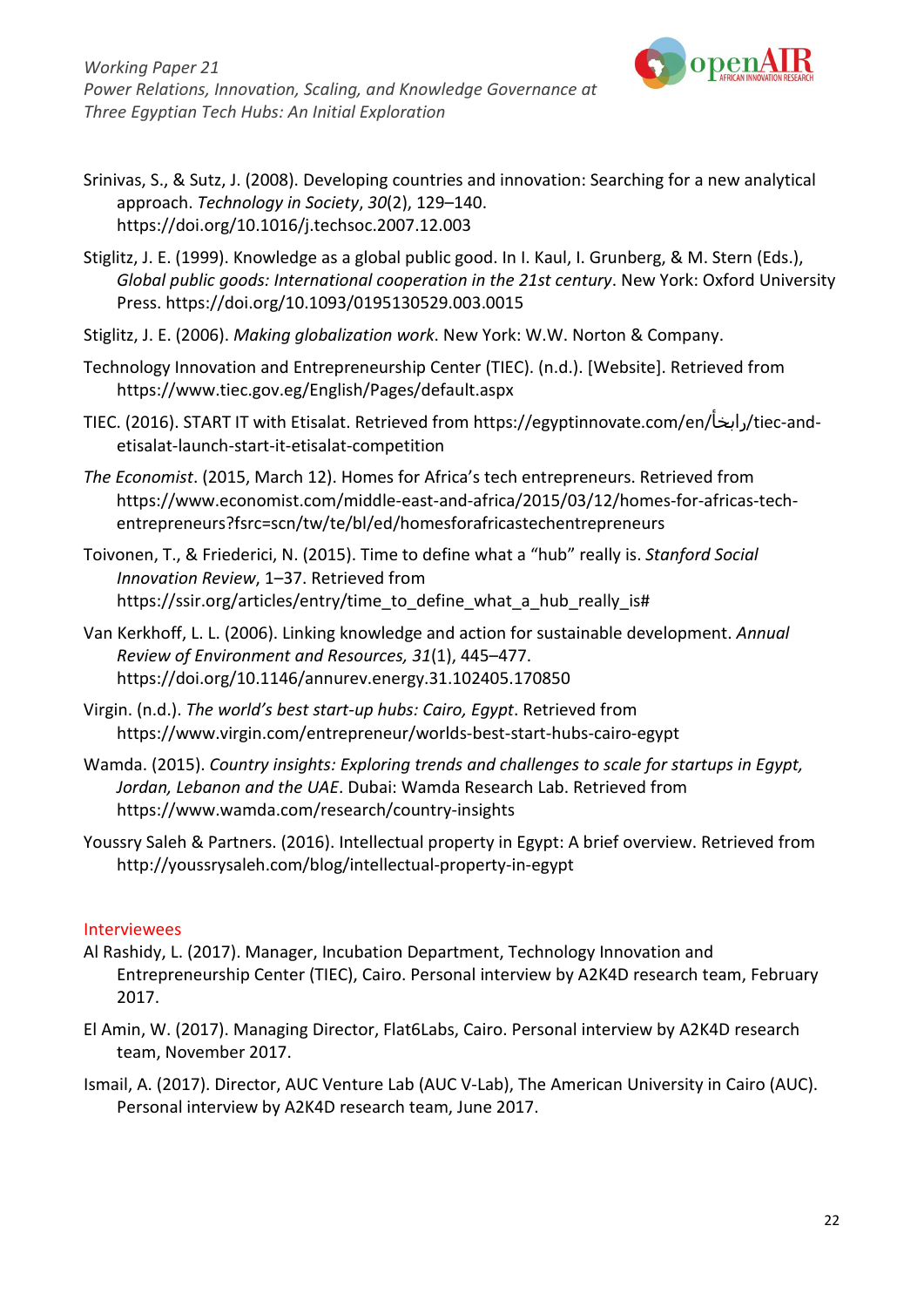

## <span id="page-23-0"></span>Appendix

#### <span id="page-23-1"></span>**Interview Protocol**

- 1. About the technology hub
	- a. How many startups have been hosted at your technology hub since its inception in Egypt? How many are specifically tech-related?
	- b. Do you consider yourself a technology hub? Why or why not?
	- c. Tell me about the recruitment process.
	- d. What are the terms of host agreements with startups? What is the funding (if any) conditional on?
	- e. Tell us a little bit about your business model.

#### *Types of technology hubs and knowledge governance frameworks*

- f. Is there an overarching knowledge governance policy (IP policy) that governs relations between technology hubs and the startups or entrepreneurs they host?
- g. For example, does the tech hub get a stake in the startup(s) it hosts? Or does each startup set its own policy?
- 2. Intellectual property and business models
	- *Company Registration*
		- a. Do startups register their companies?
			- i. What is the rationale of registering (or not)?
			- ii. Is it required by your technology hub?
			- iii. What is the legal process?
			- iv. Does your technology hub support intellectual property acquisitions?
		- b. Do you get support from the government (for registration), and in what form?
		- c. Do startups register their companies in Egypt or abroad? Why?
		- d. Do startups register a domain name? Why or why not?

#### *Knowledge governance/ IP*

- e. Do you talk to startups about IP? (how relevant is it in the training and mentoring youoffer?)
- f. What types of IP do startups register? Why?
- g. Do they register IP in Egypt or abroad? Why?
- h. Do you (host technology hub) assist the startups in securing their IP rights? If yes, how?
- i. What limitations do startups face in securing the intellectual property rights of their products?
- j. Is acquiring intellectual property rights in IT something founders of a startup discuss?
	- i. What is the legal process?
	- ii. How do they decide on different regimes of IP (proprietary, creative commons, open source)?
	- iii. Do they understand the legal structures of IP laws in Egypt?
- k. Do you know the difference between copyright and patents? Understanding the differences between protecting innovations that are hardware and that are software, understanding intellectual property rights in IT, understanding what is patentable and what is copyrighted, etc.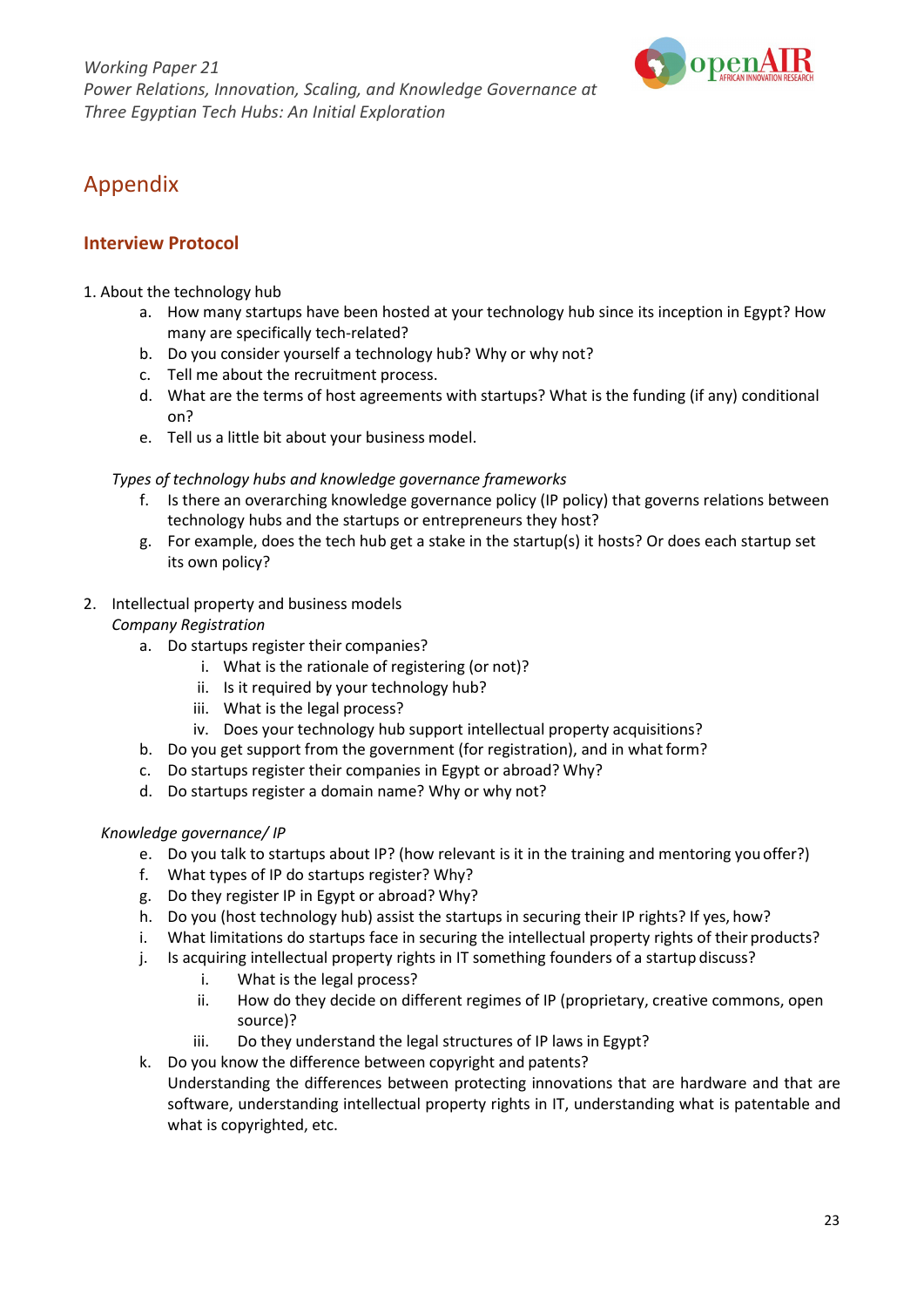

#### *Ownership*

- l. How do entrepreneurs define their work in terms of ownership?
- m. Do you feel like they own the idea? What about the product/service theymake/produce?
- n. Does your host tech hub share this ownership? And do you feel like they should? Andwhy?
- o. What is the process of creating ownership agreements between startups and their host technology hub?
- p. What examples of mergers, acquisitions, or other instances of valuation of tech initiatives have occurred in the identified technology hubs?
	- i. How has IP factored into such actions?
- q. What factors determine the power relations between the startup and the host tech hub? Rank them.
- r. Are there other mechanisms in place that govern the relationship between the startups and the tech hubs?
	- i. How relevant is IP?
	- ii. If not relevant- then why? And what else is relevant?
- s. Other than IP, how do startups protect their product?
- 3. Collaborative interactions at high technology hubs
	- a. How many competitor startups are hosted at the same tech hub?
	- b. Does this factor into the decision of accepting startups?
	- c. Do startups collaborate with other startups producing a similar product/service in the same tech hub?
		- i. If yes, specify how they collaborate.
		- ii. If no, explain why they do not collaborate.
	- d. If they do not collaborate with their competitors, what is the nature of theirrelationship?
	- e. What should the relationship be between startups producing the same product/service in the same tech hub?
	- f. What should the relationship be between startups producing other/different products/services hosted in the same tech hub?
	- g. What should the relationship be between startups producing the same product/service hosted at different tech hubs?
	- h. What do high tech spaces offer in terms of collaborative opportunities for open innovation and scaling up? (Do you encourage collaboration opportunities for open innovation and scalingup?)
	- i. Do entrepreneurs and their hosts have discussions balancing IP "rights" and collaboration? If yes, what types of discussions?
	- j. What factors into the decision of a startup of whether or not to collaborate? Is this collaboration formalised, if yes then how?
		- i. For example, have you ever helped a startup register for a patent pool? What is the legality behind doing collective work in a corporate framework?
	- k. Do you ask/require startups to share with their employees the "secret of thetrade"?
	- l. Do startups collaborate with their customers?
		- i. If yes, what are the models of knowledge exchange?
		- ii. And how do you facilitate/ support such collaboration?
	- m. Do startups collaborate with their suppliers?
		- i. If yes, what are the models of knowledge exchange?
	- n. What are the drawbacks of collaboration?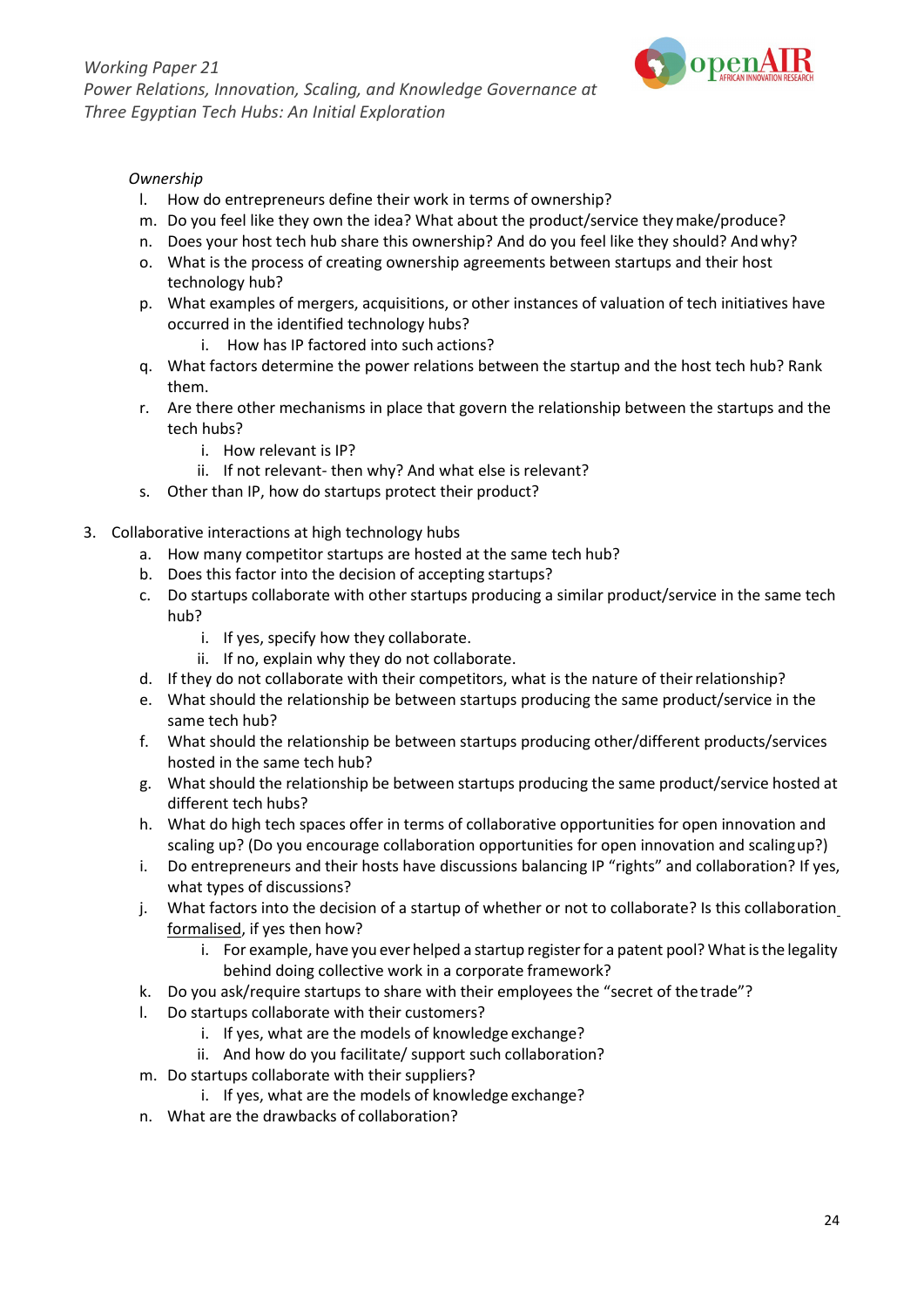

- 4. Scaling up
	- a. How do you define scaling up?
	- b. Do startups want to scale up their product/service?
	- c. Do startups want to scale outside of Egypt?
		- i. In how many years?
		- ii. Why?
	- d. Would startups team up with a different company to scale up?
		- i. What would the model of IP/knowledge governance be in that case?
		- ii. What would the role of your host tech hub be in this case?
	- e. What steps would you take to scale up?
		- i. And how would you deal with IP at the different steps?
		- ii. Does this include being hosted at another tech hub?